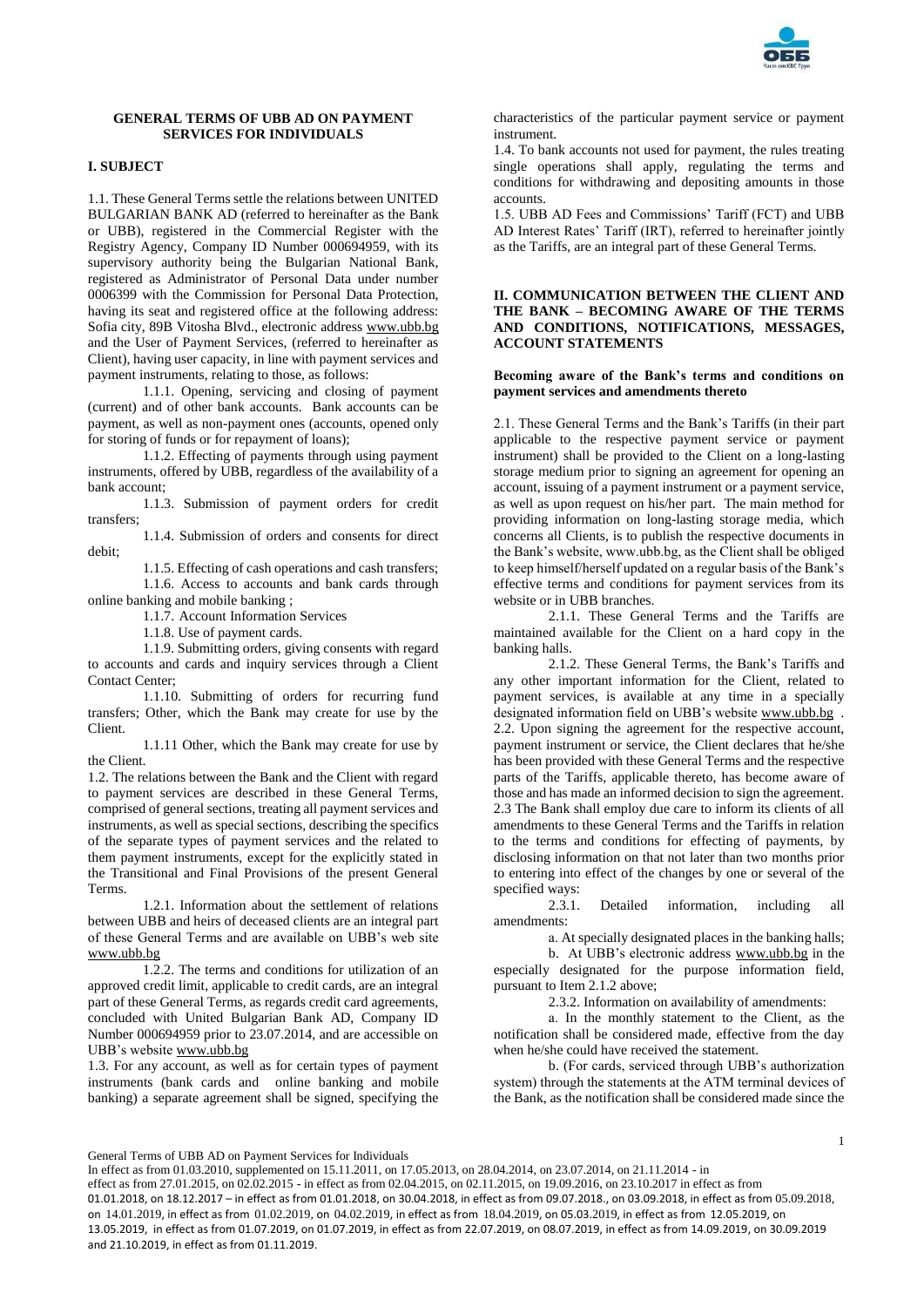

date when the Client could have been able to receive the statement.

2.4. The change shall become effective on the date, indicated in the Bank's notification and shall concern all users of UBB payment services. Upon the Client's disagreement with the changes he/she may at any time terminate the frame agreement prior to the date, on which the said changes are proposed to become effective, without being liable for any expenses and indemnities.

2.5.1. The minimum two-month period shall not be applicable to the cases of adding a new service or expanding the access channels to an available service, i.e. in the cases when the Bank adds new terms and conditions or proposes more favorable terms and conditions than those, preceding the amendment.

2.5.2. The two-month period shall not be applicable to the terms and conditions for opening, maintaining and closing of accounts, other than financial terms and conditions, as the changes shall become effective since the date, on which the notification has been made in any of the above-stated ways.

#### **Change of interest rates on deposit bank accounts (time deposits)**

2.6. In case of a change in interest rate terms and conditions, applied by the Bank on deposits, opened prior to the date of the change, the interest rate terms and conditions shall be updated after the maturity date and shall concern the next agreed deposit period.

# **Individual information – account statements for movement on accounts and operations with payment instruments**

2.7. (amended on 01.07.2019, effective as of 22.07.2019) The client shall have access to the individual information about account movements and balances and information about operations with a payment instrument depending on the provisions of the respective contract for account/payment instrument and these General Terms - to be received on a hard copy in a branch of the Bank or available to be viewed and printed - in the Client's user profile in UPAY payment gateway (www.ubbpay.bg), in online/mobile banking or by email – at a valid email address specified by the Client. In case that the Client has not requested explicitly the service for receipt of paper account statement at a specified address, as provided for in Item 2.7.1, his/her consent shall be deemed given for having the information under his/her account statement presented to him/her gratuitously in the banking halls upon his/her request.

2.7.1. The client may request receipt of notification for the availability of a new account statement under his/her user profile within UPAY payment gateway by activating the service via UPAY payment gateway (www.ubbpay.bg. Notifications for the availability of a new account statement shall be sent only to an e-mail address, verified by the Bank, as the service shall be free of charge. The client may request receipt of paper statements at a specified address for transactions with a credit card or an OK card. The service shall be requested in writing at a branch of the Bank. Paper statements' delivery to an address shall be charged pursuant to UBB's Fees and Commissions' Tariff for Individuals.

2.7.2. The client shall undertake to inform the Bank in case of his/her failure to receive account statements in the agreed/requested manner. In case of a non-received account statement, of which the Bank has not been informed and more

than one period of the agreed term for its receipt has elapsed, it shall be considered that the Client has acted with negligence and has not employed the due care to receive information of the effected transactions, unless he/she has proven an objective impossibility during that period to either notify the Bank or to become informed of his/her account movement / payment instrument transactions.

2.7.3. If the Client has indicated an incomplete or incorrect address, as well as in case he/she has failed to notify the Bank in either writing or by calling its Client Contact Centre of a change in his/her address, all notifications and invitations for which that is the selected manner of notification, sent by the Bank to the Client at the indicated address, shall be considered validly delivered. Upon a twofold failure on different days to find the Client at the address stated by him/her for the purpose of serving the notification, sent by the Bank (regardless of its nature), then the said notification shall be deemed validly delivered.

2.7.4. (amended on 01.07.2019, effective as of 22.07.2019) A statement upon request may be received at any branch of the Bank. When it is received, the Bank shall send a free text message at the Client's mobile phone number registered with the Bank, containing information about the account balance in line with the statement.

2.7.5. Information on account movements/effected transactions over a current period (encompassing the current and the previous month) may be also obtained through the Client Contact Centre, in accordance with these General Terms.

2.7.6. ( in effect since 31.10.2018.) The Bank shall provide at least once per annum upon the Client's request at a branch of the Bank a report on all charged fees, and, if applicable, information about the interest rates for payment account overdraft, credit interest rate on the payment account, as well as the total amount of the accrued interest for the respective period for the services, pertaining to the payment account.

2.7.7. (new, adopted on 01.07.2019, effective as of 22.07.2019) The Bank shall send a free text message once a year at the Client's mobile phone number registered with the Bank, containing information about the balances of the Client's accounts on which there have not been movements in the previous calendar year.

2.8. Each online banking Client, as per the Bank's terms and conditions for this type of service, may receive information on his/her account movements /transactions with his/her payment instrument in his/her personal user profile in the online banking for the period after signing the Online Banking Agreement and after adding the account for use through this channel.

2.9. Each client of UBB, registered and identified as such within UPAY payment gateway [\(www.ubbpay.bg\)](http://www.ubbpay.bg/), shall obtain access to information about his/her account movement and transactions with a credit card/OK card through his/her personal user profile. Clients, registered in UPAY and identified as UBB clients, shall receive from the Bank notification for availability of a new credit /OK card statement without the need for making an additional request. An electronic account statement shall be sent, following service request in UPAY payment gateway. Notifications shall be sent to the verified electronic address, stated in UPAY. As regards the use of UPAY payment gateway, UBB AD General Terms on Using the Payment Gateway by Individual Clients shall apply.

2

General Terms of UBB AD on Payment Services for Individuals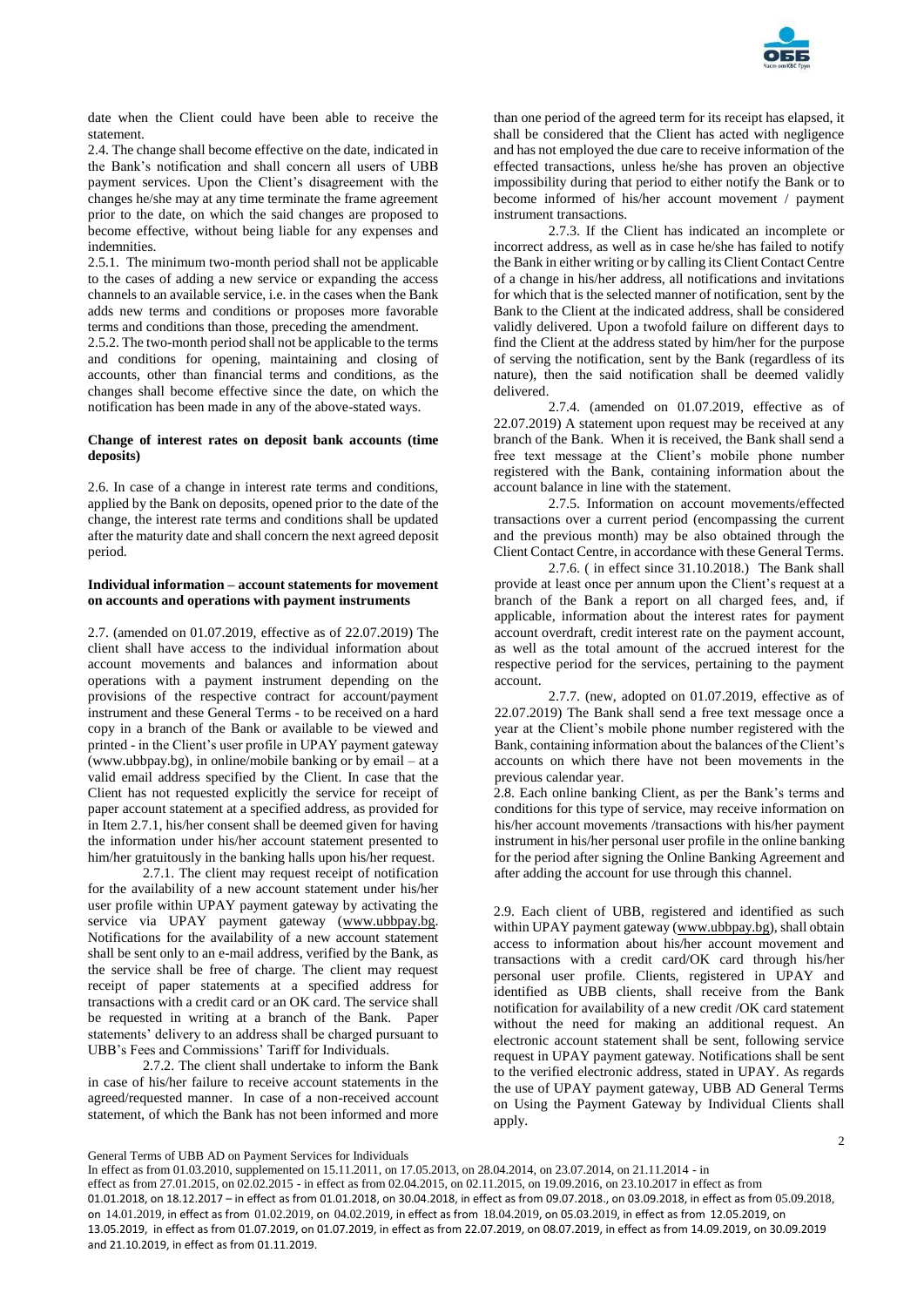

2.10. Each client may receive information about card transactions, effected at АТМs, with cards, serviced by the authorization system of BORICA, through the Client Contact Centre or upon request at the Bank. The Bank may send account statements for credit cards to a specified address only in case the Client has requested in writing the use of such service and has paid a fee, pursuant to UBB Fees and Commissions' Tariff for Individuals. Account statements shall not be sent for inactive cards or for such, under which there are no liabilities. 2.11. The communication between the parties hereunder shall

be mutual and in both directions, in view of which the Client shall be obligated to keep himself/herself updated on a regular basis (at least once per two months) of the changes or the new features of payment services, which UBB offers, through the Bank's website, its branch network or over the phone of the Client Contact Center. The non-performance on this obligation shall be considered a violation of these General Terms and the specific agreement.

2.12. Clients, who have provided and verified their email address, shall obtain information about the products and services, used by them, as well as up-to-date information about other products and services, offered by the Bank. Email verification shall be made through online banking or the UPAY payment gateway. All notifications about payment products and services, sent by the Bank to the Client at an email, registered by the latter and verified by the Bank, shall be considered duly delivered.

# **III. TERMS AND CONDITIONS FOR REGISTRATION AND IDENTIFICATION OF CLIENTS UPON SIGNING AGREEMENTS FOR OPENING OF ACCOUNTS / ISSUING OF PAYMENT INSTRUMENTS**

#### **Identification of clients.**

3.1.1. By virtue of the applicable laws the Bank is obliged to identify and verify the identity of its clients by demanding the respective documents, serving for ascertainment of their identity.

3.1.2. The Client shall present a valid identity document with a photograph, issued pursuant to Bulgarian laws or the legislation of his/her country of citizenship. Regarding foreigners, permitted to reside in Bulgaria also a residence permit (longterm or permanent one) is required, issued by the Ministry of Interior authorities. Upon subsequent servicing the Client shall identify himself/herself with the document, used to perform the initial identification or with a re-issued document of the same type.

3.1.3. Representatives of local of foreign natural persons, authorized to open /close accounts, as well as effect operations on these persons' behalf and for their account shall be subject to that same identification /verification procedure, as applicable to the Client.

3.1.4. The Client, respectively his/her representative shall consent to the Bank's photocopying his/her identity document for its archives and for having it entered in its electronic system. 3.2. Along with the identification document the Bank may require from the Client or his/her representative also other documents, as well as the filling out of certain declaration statements in view of the particular product, adherence to regulatory requirements or implementation of good banking practices.

3.3.1. The Client shall be obliged to inform the Bank, (through official or notarized private documents), of each and every change in the facts and circumstances, representing a regulatory requirement for opening an account, which may entail change in identification data and ascertained circumstances upon the initial registration in the core banking system. In case of ambiguity in data regarding a Client, the Bank may deny performance of a transaction until the duly certification of the occurred changes in the data.

3.3.2. Upon signing an agreement for opening a new account / issuing of a new payment instrument, the Client shall present only recent data, in case there are changes after the initial registration or such data, required according to the specifics of the Agreement for the respective payment instrument.

3.4. The Bank shall be entitled to refuse registration of a client, respectively the opening of an account, with no obligations to motivate the reasons for the denial.

#### **Terms and conditions for treatment of persons, authorized by the Client**

3.5.1. Account disposal by a proxy shall be permitted in all branches, in case that the power of attorney has been input in UBB's Authorities Verification Electronic System. The Client has the option to restrict the proxy's disposal to particular branches, as stated in the power of attorney. The power of attorney shall be provided by the proxy in original or in a notarized copy, true to the original.

3.5.2. In case of disposal with amounts in the account by a proxy, the latter shall have to present the identification document, described in the power of attorney. The Bank shall accept the proxy's identification to be also made with a reissued document (upon expiry of the validity of the one, described in the power of attorney). The power of attorney shall have to explicitly indicate the Client's will for disposal by the proxy of the amounts in the account through the respective payment instrument.

3.5.3. Opening of an account by a re-authorized person shall not be allowed. The performance of operations by a reauthorized person in an already opened account shall be allowed only in case the Client has indicated in his/her initial power of attorney the right of the empowered person to reauthorize.

3.5.4. Should the power of attorney contain complicated assumptions, amount limits or other specific restrictions or requirements of the Client, the Bank may either demand opening of a special-purpose account, pursuant to Art. 4.1.3. of the present General Terms, or refuse the rendering of the service to the Client.

3.5.5. In case that the Bank has not been notified beforehand and in writing by the Client that a proxy will appear on his/her behalf, as well as in terms of the range of his/her powers, and the presented power of attorney contains texts, which application is ambiguous, or there is a considerable time period elapsed since the moment of the power of attorney's drafting or its last use, as well as in other cases, explicitly indicated herein, the Bank may refuse rendering the service to the proxy, without justifying its interpretation of the authorization clauses.

3.5.6. In case of changes in the persons, authorized to dispose of the amounts in the account, the Client shall be obliged to immediately and personally notify the Bank. In case of nonnotification, the Bank shall be entitled to the rights under Item

General Terms of UBB AD on Payment Services for Individuals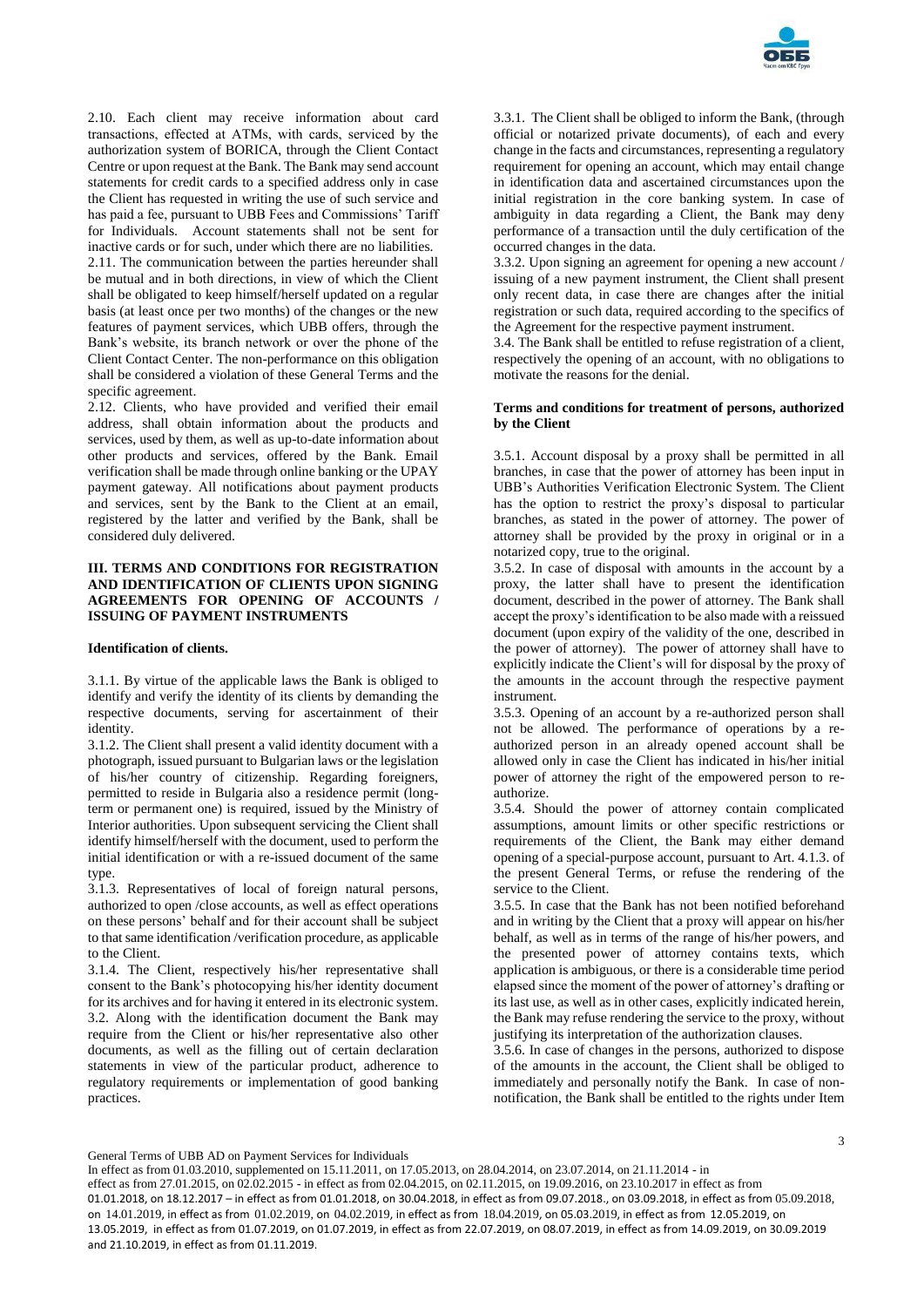

3.5.5. In addition a Data Amendment Card shall be submitted, in the cases when individuals also use online banking.

3.5.7. The Bank accepts that powers of attorney for disposal of current accounts and savings deposits shall concern also deposits, opened to those.

3.5.8. The Bank shall not accept powers of attorney from Clients, (except for powers of attorney, drawn on the basis of a sample form of the Bank), if the date of attestation of the Client's signature precedes the date of appearance of the proxy at the Bank by more than five years.

3.5.9. For representation purposes through a power of attorney, attested by a foreign notary, the authorizer shall have to personally submit the power of attorney at the Bank.

**Powers of attorney, with signatures attested by a notary public, certified by Bulgarian consulate officials abroad; powers of attorney, certified by local administration authorities in the Republic of Bulgaria and registry judges; powers of attorney, certified by foreign notaries**

3.6.0. For the purposes of receiving bank payment cards and their personalized security features, as well as authentication means for access to online and mobile banking, the Bank shall neither accept powers of attorney with attestation of the Client's signature made by local administration authorities in the Republic of Bulgaria and registry judges pursuant to the procedure of Art. 83 of the Notaries and Notarial Activities Act, nor such, attested by foreign notaries.

3.6.1. The Bank shall accept powers of attorney for disposal of Client's funds, effected through a proxy, holding a power of attorney, certified by foreign notaries, operating only in the United States of America, Canada and the European Union countries.

3.6.2. Powers of attorney, as well as other official documents, drawn up in a foreign country, shall be presented to the Bank certified in a Bulgarian embassy or consulate in the respective country or legalized, respectively accompanied with an "apostille" and translated into Bulgarian language by a sworn translator.

#### **Authorization for remote access to payment instruments**

3.7.1. Remote access payment instruments (bank cards, online and mobile banking) shall be used personally by the Client, as he/she shall not be entitled to authorize third persons to use the payment instrument, nor shall he/she cede it to third parties for performing operations with it.

3.7.2. The Bank shall accept proxies for signing agreements on the Client's behalf, as well as for receiving a payment instrument and its personalized security features after its issuance/re-issuance by the Bank, conditioned on observance of the present General Terms and availability of an explicit provision in the power of attorney about such actions.

3.7.3. The Bank shall not provide PIN code via SMS to a mobile phone number, submitted by the proxy. The holder's mobile phone number shall have to be submitted personally at the Bank by him/her, otherwise a PIN code shall be submitted to the proxy only on a hard copy

3.7.4. The Client has the option to authorize another person with access to the account, of which the former is a holder, through an additional debit bank card, issued to the main one.

Upon a request for a card with a PIN code via SMS, the code shall be sent to the mobile phone number of the additional cardholder, stated upon his/her registration as a client of the Bank.

#### **Power of attorney's revocation**

3.8.1. The revocation of a power of attorney shall be made in writing and explicitly by the Client as this could be performed personally at any branch of the Bank or through a notification. 3.8.2. The Bank shall terminate the rendering of payment services under a power of attorney, when it has received a notification in writing that the power of attorney has been terminated or revoked. The Bank shall not be held liable when it has not been timely notified in writing of either the revocation or termination.

3.8.3. The appearance of a new proxy shall not terminate the former proxies' powers.

# **IV. ACCOUNT TYPES**

4.1. The Bank shall open the following account types to individuals:

4.1.1. Current accounts;

4.1.2. Savings accounts;

4.1.2.1. Saving deposits;

4.1.2.2. Time deposits;

4.1.3. Accounts with a special regime and purpose: with predefined terms and conditions for disposal or serving a special purpose (donor account, account in favor of a third person); accounts with guarantee functions (escrow accounts), opened to service a large-value purchase, in view of guaranteeing on the part of the Bank, that upon proving the conclusion of a specific deal, the funds will be released in favor of the seller.

4.1.4. Payment Account with Basic Features (PABF). 4.2. Accounts of individuals, needed in relation to the profession or economic activity, practised by them and requiring a registration under the procedure of the Act on BULSTAT Register, shall be opened under the procedure for business clients.

4.3. The Bank may also open other account types, apart from the above described, upon preliminary agreeing the particular terms and conditions with the Client.

4.4. Within the framework of the above-described account types the Bank may provide to a particular group of Clients target products, which specific terms and conditions are regulated in the respective agreements and Tariffs.

4.5. The Bank shall be entitled to provide each Client with the opportunity to choose a combination of the products, offered by the Bank under the terms and conditions, stated in the Tariff.

# **Current Accounts**

4.6. The Bank shall open a current account for an indefinite period in the Client's name, in and from which against consideration fund transfers and deposits shall be received and payments shall be effected within the available amounts.

4.7. The client may use an overdraft on the account up to a preliminary defined contractual limit, based on a separate agreement, concluded with the Bank.

General Terms of UBB AD on Payment Services for Individuals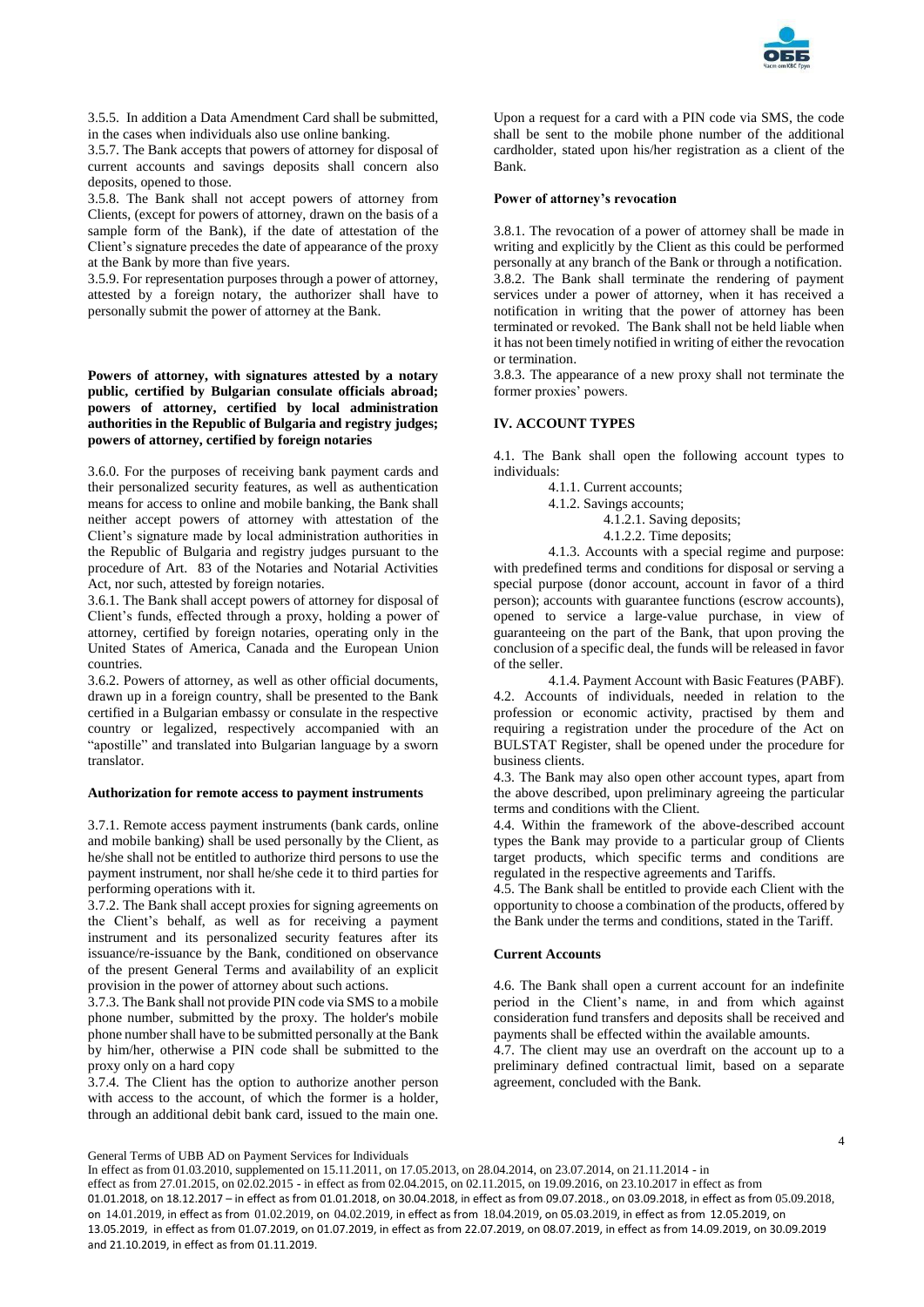

# **Payment account with basic features -PABF**

4.7.A. The Bank shall open a payment account with basic features in Bulgarian leva (BGN) for an indefinite time period, as a tool for fee-based delivery of the following services:

1. Payment account opening, servicing and closing;

2. Depositing of funds in a payment account;

3. Cash withdrawal from the payment account at a teller desk

4. Execution of the following payment transactions: а. Direct debits;

b. Payment transactions via a payment card, including online payments, cash withdrawals at ATMs, as well as cash withdrawals at POS terminals of the Bank;

c. Credit transfers, standing orders included, at ATMs, POS terminals or teller desks, when available, as well as via the Bank's online banking systems

4.7.B. The Bank may refuse opening of a Payment Account with Basic Features in the following cases:

1. The client already holds a Payment Account with Basic Features with the Bank, unless notified that his/her account is going to be closed.

2. The client has declared that he/she holds a Payment Account with Basic Features with another bank on this country's territory, unless stated that notification has been given to him/her that the said account is going to be closed.

3. Opening of the account would entail breach of the legal provisions, governing the prevention of the financial system's involvement in money laundering and terrorism financing.

4. 7.C. The Bank shall notify the Client in writing of the grounds for refusal under the preceding items, unless disclosure of such information contradicts the national security aims, public order or legislation preventing the financial system's involvement in money laundering and terrorism financing. With the notification the Bank shall inform the Client of the procedure for submission of complaints against the refusal and of the possibility to refer to the Bulgarian National Bank (BNB) and the Payment Disputes' Reconciliation Commission.

# **Savings accounts**

4.8. Savings accounts cover savings deposits and time deposits.

# **Savings Accounts**

4.9. Savings deposits represent accounts for storage of funds over an indefinite period for saving purposes.

4.9.1. Savings deposits can also be child savings deposits, as well as a deposit under a special condition. Savings deposits shall be opened in favor of third persons only upon availability of family reasons.

4.9.2. An Account Holder of a child deposit can be any infant or minor Bulgarian citizen.

A child deposit shall be opened:

а. For infants (children, who have not reached 14 years of age) by any parent or guardian, as the amounts on deposit shall be disposed of against presentation of a permit, issued by the respective regional court;

b. For minors (children, who have reached 14 years of age, but have not completed 18 years) by the minor herself/himself, with the consent of one or both parents or guardians, as in case of disposal with funds – after presenting a permit by the respective regional court;

C. By minors themselves, who are aged over 16 years and married, against presentation of a civil marriage certificate.

# **Time Deposits**

4.10. Under a time deposit agreement the Bank accepts to keep money, payable on a particular date (maturity) or upon other terms and conditions for payment, as stipulated in the agreement. The safekeeping may also be effected through blocking an amount in a current account or a savings deposit of the Client.

4.11. A time deposit agreement can be concluded under the condition that the Client is a holder of an account in the same currency type, in which he/she wishes the time deposit to be opened. The individual features of the selected deposit type shall be indicated in the respective agreement and the Tariffs.

4.12. The disposal of the deposit shall be made through the account, to which it has been opened.

4.13. In the case of a standard time deposit the Client may select at maturity one of the following options:

4.13.1. To renew the deposit over the same period, while also adding to the principal the accrued interest from the previous period;

4.13.2. To renew the deposit over the same period with the amount of the initial principal, while posting the accrued interest in the account, to which the deposit has been opened;

4.13.3. To terminate the deposit, while posting the principal and the accrued interest in the account, to which the deposit has been opened;

4.13.4. For separate deposit types the Client may select the accrued interest to be posted in an account, different from the one, to which the deposit has been opened.

4.14. The Client may terminate a time deposit agreement upon presenting his/her copy of the Time Deposit Agreement and an identity document.

4.15. The Client may terminate a time deposit agreement without penalty in the accrued interest, on the date, specified in the agreement. If this date is a non-business day, the closing shall be performed on the first business day, following the date of the period's expiry.

4.16. Upon early termination of the agreement on the part of the Client or upon enforcement actions, the Bank shall accrue interest on the amount for the time of its actual staying on deposit at a reduced interest rate, as determined in the Tariffs.

4.17. Upon termination of an agreement for a time deposit in a foreign currency the amount, which is smaller than the smallest denomination banknote in the respective foreign currency, shall be paid in its BGN equivalence, according to the buy exchange rate of UBB.

# **Accounts in favor of third persons and donor accounts**

4.18. Apart from child savings deposits the Bank may open accounts in favor of a person, specified by the negotiator under assumptions, provided for by law. If the third person fails to give his/her consent for the stipulation in his/her favor within a

General Terms of UBB AD on Payment Services for Individuals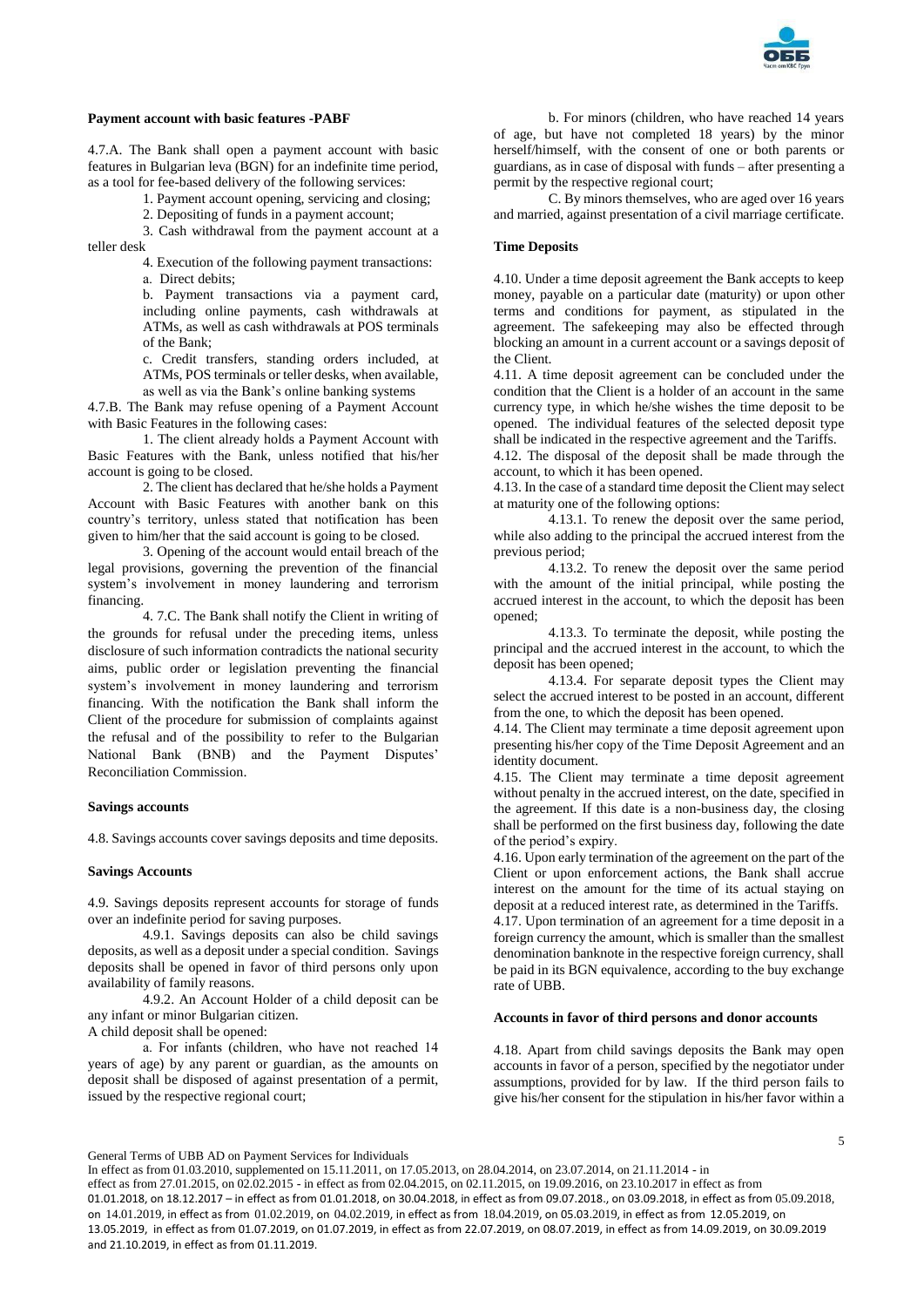

deadline, specified in a notification for the opened account, the funds shall be reimbursed to the negotiator.

4.19. An account in favor of a third person can also be opened under donor campaigns, as well as in case of incapacity of the person, in whose favor the funds are being raised, to consent to the stipulation made in his/her favor, i.e. upon absence due to medical treatment, the consent shall not be required. Upon disposal with the funds in the account, the regime, envisaged in the agreement for account opening or in an enactment, shall be observed.

## **Donor accounts, opened by the person, in whose favor the funds are being raised**

4.20. Donor accounts for treatment of minors shall be opened by their legal representative, while for persons of lawful age, impeded to be present in the Bank – by a relative of theirs, who shall declare the type of her/his kinship ties with the person, in whose favor the account is being opened. The Bank shall not reimburse donor installments to the depositors in case of failure to achieve the purpose of fund raising or upon other circumstances. Upon accomplishing/failure to accomplish the purpose and having a remaining balance, it will be disposed of by the person, in whose favor the account has been opened.

#### **Account disposal and closing**

4.21. Accounts shall be disposed of and closed by the Client at any UBB branch, with the exception of accounts with a special regime and purpose, which shall be disposed of in the branch of their opening.

#### **Interest rates**

4.22. The Bank shall accrue interest on the account balance, in accordance with the interest rate, applicable to the specific account type, as indicated in the Interest Rates' Tariff. Amounts below the minimum balance, specified in the Fees and Commissions' Tariff, shall not bear interest.

4.23. The Bank shall deduct and pay a tax on the income from interest, pursuant to the effective legislation.

#### **IVA. PAYMENT ACCOUNT SWITCHING (Current account and Payment Account with Basic Features)**

4.24. The Bank shall deliver to its Clients a service for switching a payment account when the payment accounts have been maintained in one and the same currency with other banks in the Republic of Bulgaria.

4.25. Information as to the terms and conditions for switching payment accounts, covering the role of both the switching and the accepting bank during each stage of the procedure on payment account switching and the related deadlines, are available on a durable storage medium in the Bank's website www.ubb,bg, as well as on a hard copy upon request at any branch of the Bank.

### **V. TERMS AND CONDITIONS FOR EFFECTING PAYMENTS**

5.1. Account funds shall be disposed of through payment documents, prepared by the Bank, payment documents, containing all essential requisites, required by the regulator, as well as regulated remote methods for effecting transactions through bank cards, online banking, mobile banking and a Call Center, while observing the specific characteristics of the different account types, the legal requirements and the terms and conditions of the Bank.

5.2. The Bank shall effect payments from the account only by order of or with the preliminary consent of the Client, under terms and conditions set by her/him, up to the available account balance and the agreed overdraft. The Bank shall not perform partial payments under separate orders or payment requests. An exception to these rules shall be made only for enforcement actions as provided for by the law, in the cases of ex-officio collection under the procedure of Ordinance № 3 of the BNB, as well as upon refunding of amounts, received in the account due to an error or incorrectly effected operations (ex-officio rectification transfers).

5.3. The Bank shall perform the payments in the chronological sequence of receiving payment orders / requests, except for the cases of enforcement collection of receivables and ex-officio rectification transfers.

5.4. The types of payment operations, performed by the Bank, are: withdrawal and depositing of cash; ordering and receiving credit transfers; ordering and receiving cash transfers; giving a consent for direct debit; ordering and receiving a direct debit request; payment operations with a card.

#### **Costs**

5.5. The Bank shall accept for execution credit transfers with the following instructions in terms of expenses:

5.5.1. Shared (SHA) – the payer and the beneficiary shall pay the fees and commissions respectively to the payer's bank and to the beneficiary's bank, as the correspondent bank may deduct expenses from the fund transfer amount. ;

5.5.2. At the expense of the payer (OUR) – the payer shall pay all fund transfer fees, including those of the beneficiary's bank;

5.5.3. At the expense of the beneficiary (BEN) - the beneficiary shall pay all fund transfer expenses, including those of the payer's bank.

5.6. The restrictions on determining the expense allocation manner are specified in the Bank's Tariff, *Fund Transfers* Section.

5.7. The client shall undertake to pay all fees, commissions, interest and other due amounts, as indicated in the Bank's Tariffs, including exchange rate differences (in case the Bank performs currency conversion upon a received transfer in a currency, different than the currency in which the account is being maintained).

#### **Authorization of payment operations**

5.8. A payment operation is considered authorized from the moment, in which the Client has:

5.8.1. Submitted a signed payment order (upon effecting a credit transfer or cash operations) or has given a written consent in a branch of the Bank (upon effecting a direct debit) or

5.8.2. With a remote method she/he has:

a. Submitted a payment order or has given his/her consent through the online or mobile banking channel, while

General Terms of UBB AD on Payment Services for Individuals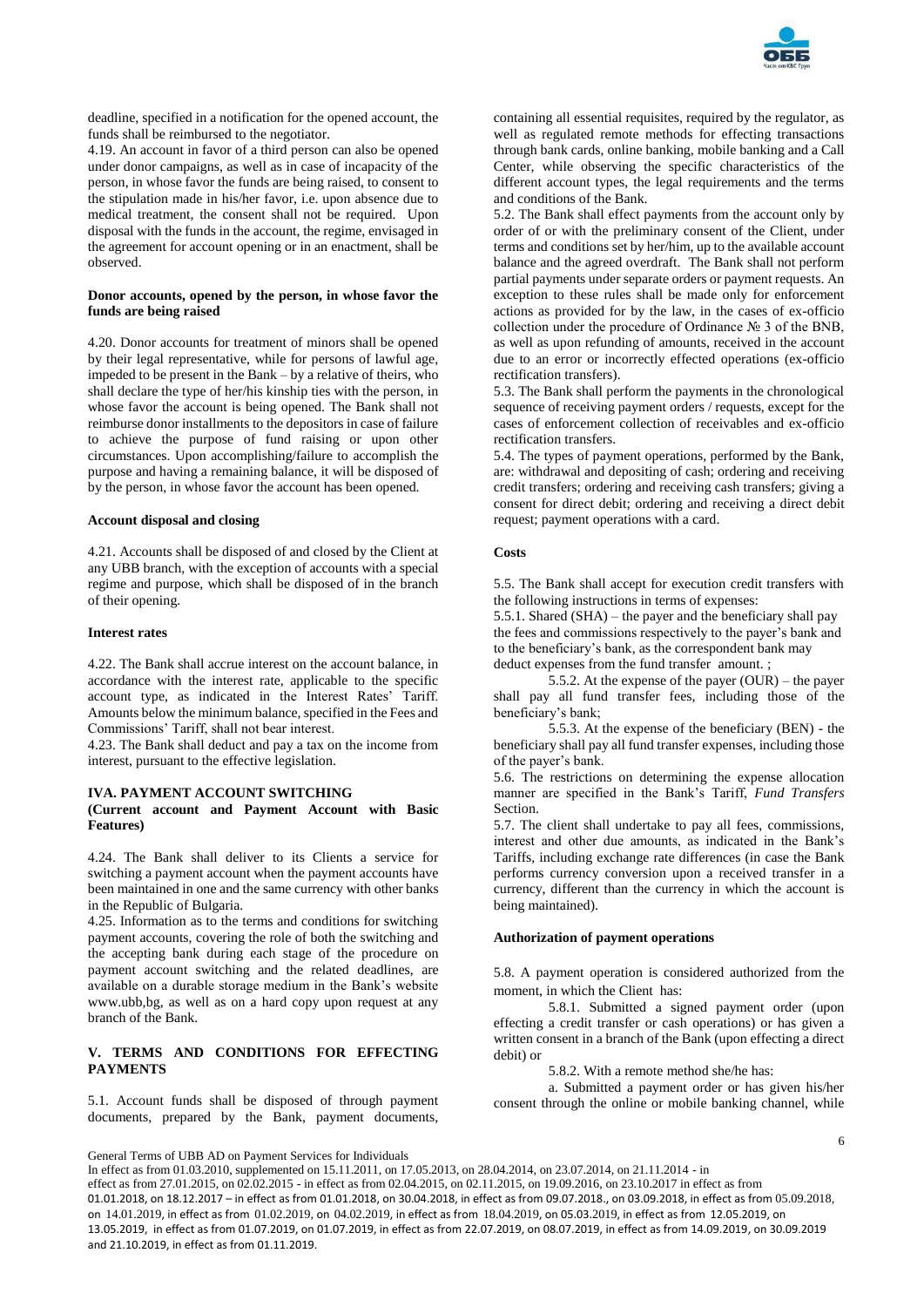

observing the specific requirements for operation through this particular channel;

b. Submitted a payment order or has given consent for effecting a payment operation through the Client Contact Center, for which an audio recording is being kept;

c. Payment operations with a card are permitted after consent has been provided and upon verifying the Client's identity in the latter's capacity as an authorized cardholder through one of the following ways:

- Upon ATM transactions through entering a PIN code;
- Upon POS transactions through signing the POS receipt and/or entering a PIN code;
- Upon payments without the card's physical presence – for orders by mail /telephone – through entering a CVC2/CVV code;
- Upon payments without the card's physical presence when paying for goods and services at web merchants:

- for merchants, non-maintaining 3D Secure Protocol, known under the *Verified by Visa* trademark or *MasterCard Secure Code* - the card number, validity date, a 3-digit code, printed on the reverse side of the card (Card Verification Value (CVV) or Card Verification Code (CVC));

- for merchants, maintaining 3D Secure Protocol, known under the *Verified by Visa* trademark or *MasterCard Secure Code* - the card number, validity date, a 3-digit code, printed on the reverse side of the card (Card Verification Value (CVV) or Card Verification Code (CVC)) and a 3-D Secure code, entered upon using the *Secure Online Payments* service.

 Received sound and/or light confirmation for the payment order's acceptance (upon contactless payment at a terminal device, designated with the contactless payment logo  $\sum_{m=1}^{\infty}$  up to a maximum amount, determined by the Issuer (the Bank) or the relevant card organization;

d) upon receipt at the Bank of a payment order, submitted by the Client through a Payment Initiation Service Provider (PISP).

# **Deadlines, terms and conditions for submission of orders and effecting of payment operations (credit transfer, direct debit and cash transfer)**

5.9. The Bank shall perform the payment operations under Item 5.4 hereof, while keeping the deadlines for execution, cut-off time for receiving orders and fee allocation principles, as specified in the Fees and Commissions' Tariff. When the payment order is received on a non-business day, it shall be considered received on the next business day. When the payment order has been received on Saturdays, it shall be deemed received on the first business day to follow.

5.9.1. In case by the cut-off time for receipt of payments to be processed within the current day, there is no balance provided in the account, sufficient to effect the payment order, the Bank shall return the payment document to the Client or shall make it available for her/him in the branch where it has been submitted;

5.9.2. A payment order, submitted through online banking or mobile banking shall be submitted one-off for processing in the Bank's accounting system.

5.9.3. Order for a cash transfer in BGN shall be submitted within business hours for work with clients of the Bank's respective branch. No cancellation of a payment order shall be possible after its acceptance by the Bank. The Client shall become aware of the Bank's terms and conditions for effecting one-off payment operations prior to submitting the order;

5.9.4. A direct debit order shall be submitted within business hours for work with clients of the Bank's respective branch, on condition that the payer is the holder of the current account with UBB. No cancellation of a payment order shall be possible after its acceptance by the Bank. The Payer may cancel the payment order as late as the end of the business day, preceding the agreed date for debiting his/her account.

5.9.5. The client may deposit his/her direct debit consent with the Bank, in which she/he can indicate terms and conditions, under which the Bank is to debit her/his account upon a beneficiary's order. A copy of the consent shall be sent to the beneficiary.

5.9.6. The client may cancel the payment and withdraw the payment order, submitted by her/him or direct debit consent only if her/his account has not been debited up to the moment of withdrawal. The bank administration costs for the cancellation shall be at the Client's expense and up to an amount, as determined in the effective Fees and Commissions' **Tariff** 

5.10. The Bank may, after a written notification to the Client, refuse to apply some of the forms for cash or electronic payment on account, including refuse the effecting of a foreign currency transfer in order to observe international requirements, including imposed embargo restrictions on particular countries, legal entities /natural persons and organizations or risk limits of the Bank, as well as upon nonfulfilled obligations under contractual relations with UBB.

The Bank shall reserve itself the right to change the cut-off time for receipt of payments, specified in the Tariff, of which it shall notify the Client, according to the terms and conditions of Section II herein.

5.11. The deadlines for execution of payment operations shall be, as follows:

- For crediting the account of the beneficiary's provider of payment services – by the end of the next business day, following the moment of the payment order's receipt; this period shall be extended with yet another business day upon initiation of paper-based payment operations.
- Upon effecting of payment operations through RINGS – the deadline for crediting the account of the beneficiary's provider of payment services is by the end of the business day, on which the payment order has been received.
- Upon execution of payment operations in another currency within the European Union – the contractual deadlines between the user of payment services and its provider shall not exceed 4 business days after the moment of the payment order's receipt.

#### **Additional documents**

#### General Terms of UBB AD on Payment Services for Individuals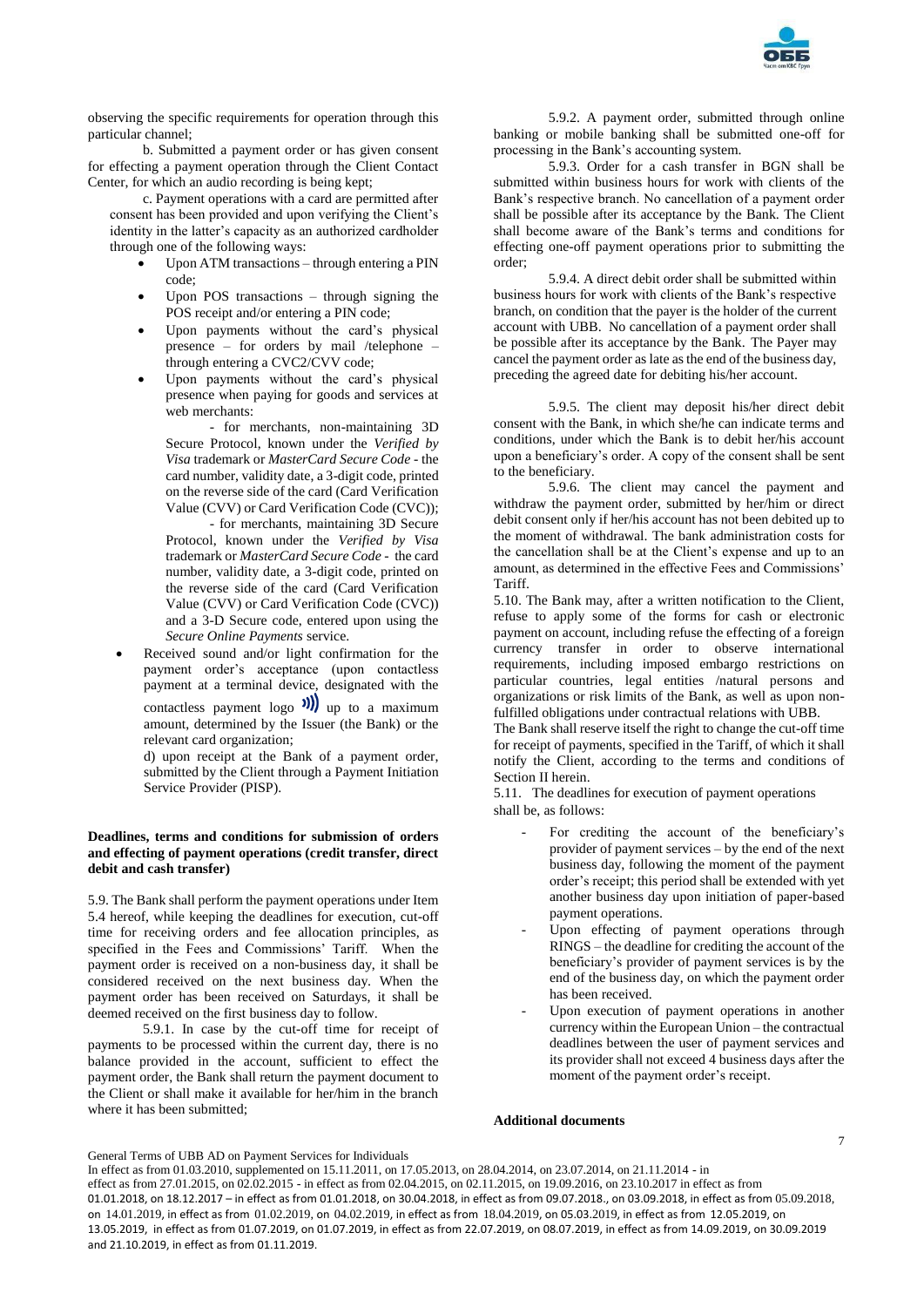

5.12. In case of cross-border fund transfers, as well as in case of payments between residents and non-residents within this country's territory, all documents, required pursuant to the foreign currency laws shall have to be provided.

5.13. Pursuant to the effective legislation and upon request by the Bank, the Client shall present a written declarationstatement on the origin of funds.

## **Currency Conversion**

5.14. Upon a received or ordered fund transfer in a foreign currency, different than the currency in which the account is being maintained, the Bank shall perform ex-officio currency conversion (arbitration) upon terms and conditions, specified in the Fees and Commissions' Tariff.

5.15. Information on the exchange rates, applied by the Bank during the execution of payment operations, is available in the banking halls and through online and mobile banking, as the applicable exchange rate shall be the one, valid at the moment of effecting the operation.

# **Right of refusal to effect ordered payments and ex-officio operations**

5.16. The Bank may refuse to effect a payment order in case there is ambiguity in the representative power of the person, submitting the payment order; unclear or illegibly filled in documents; lack of required documents, relating to the payment; imprecise instructions; presence of international sanctions in relation to individuals, institutions or countries, related to the order, submitted by the Client, etc. The Bank shall not accept clients, involved in any kind of virtual currency activities (crypto currencies, bitcoins, etc.) nor shall it provide payment services related to such currencies, including, but not limited to any payments towards platforms, trading in such currencies.

5.17. In case since the latest active operation on account there is an elapsed period of over six months (or another period according to the Bank's judgment), UBB shall apply additional measures for verifying the payer's identity, including also photocopying an identity document.

5.18. In case of erroneously received funds in an account of another holder due to an error of a Provider of Payment Services and regardless of whether the Client is payer or beneficiary of the transfer, the Bank shall be entitled to debit ex-officio the account with the amount of the incorrect transfer, while notifying the Client of the made rectifications. When funds have been received in the account as a result of fraud, the Bank shall be entitled to debit ex-officio the account with the respective amount and to effect an ex-officio rectification transfer to refund the improperly received amounts to an account of the payer or to an account of the payer's Provider of Payment Services, regarding which the Client gives his/her unconditional and irrevocable consent by accepting these General Terms and by signing the agreement for account opening.

5.19. By virtue of Ordinance № 3 of the BNB the Bank shall be entitled to collect ex-officio from the account amounts, payable to it by the Client, under receivables of UBB (i.e.: payment of interest, repayment installments under loans and credit cards, expenses for notification and collection of receivables, etc.), as

well as under fees and commissions, payable to it by the Client for rendered banking services, pursuant to the Tariffs, as of the moment of the amounts' deduction. If there are no funds in the particular account, the amounts may be collected from all other BGN or foreign currency accounts of the Client with the Bank. In case the currency in the account/s is different than the currency of the debt, the Bank shall be entitled to purchase an amount equal to the amount of the debt (at the exchange rate of UBB for the debt currency), by also deducting the expenses made.

# **Recurring utility bill payments**

5.20. The Bank's Clients may select on a monthly basis to effect electronic payment of obligations under utility bills through a current BGN account or a credit card, issued by UBB.

5.21. The registration for payment of obligations to different companies is possible to be made for a different account or, respectively, for a different credit card.

5.22. Registration for payment of utility bills with a credit card shall be possible, on condition that the card has not been blocked.

5.23. Payments of obligations can be made of both the holder of the account / card, as well as of a third individual, explicitly registered by the Client.

5.24. For having the service rendered, the Client needs to fill in a consent form for payment of utility bills through a direct debit – a sample form in which the Client shall indicate all utility companies, with which he/she wishes payments to be performed, and submit this form at a branch of the Bank or through the remote channels, indicated in Item 5.25.

5.24.1. The consent, submitted by the Client, shall not be bound by time and it may be revoked at any branch of the Bank, through filling out a consent/ consent change form, as well as through any of the remote channels, indicated in Item 5.25.

5.25. The form can also be filled in remotely through:

5.25.1. Online banking, while observing the specific requirements for using this channel.

5.25.2. Mobile banking, while observing the specific requirements for using this channel.

5.26. The Client may select either an automatic or manual mode for confirming utility bill payments, by stating it in the consent as per Item 5.24 herein.

5.26.1. Confirmation mode change may be made at a branch of the Bank, through the remote channels, indicated in Item 5.25, as well as via the Client Contact Centre.

5.27. Upon a selected automatic payment mode the Client shall indicate the respective account /card, from which the payments of obligations under a particular identification number shall be made, as the Client may also enter a maximum amount limit for payment under each particular identification number.

5.27.1. In case the amount payable exceeds the limit, determined by the Client, payment shall not be effected. Such obligations can only be paid manually by the Client through the remote channels, described in Item 5.25.

5.27.2. Processing of automatic mode payments shall commence as from the first business day, following the registration of the respective consent for payment, upon availability of an obligation under the identification number, registered with the company.

5.28. Upon a selected manual confirmation mode, the Client needs to effect the payment through one of the remote channels,

General Terms of UBB AD on Payment Services for Individuals

In effect as from 01.03.2010, supplemented on 15.11.2011, on 17.05.2013, on 28.04.2014, on 23.07.2014, on 21.11.2014 - in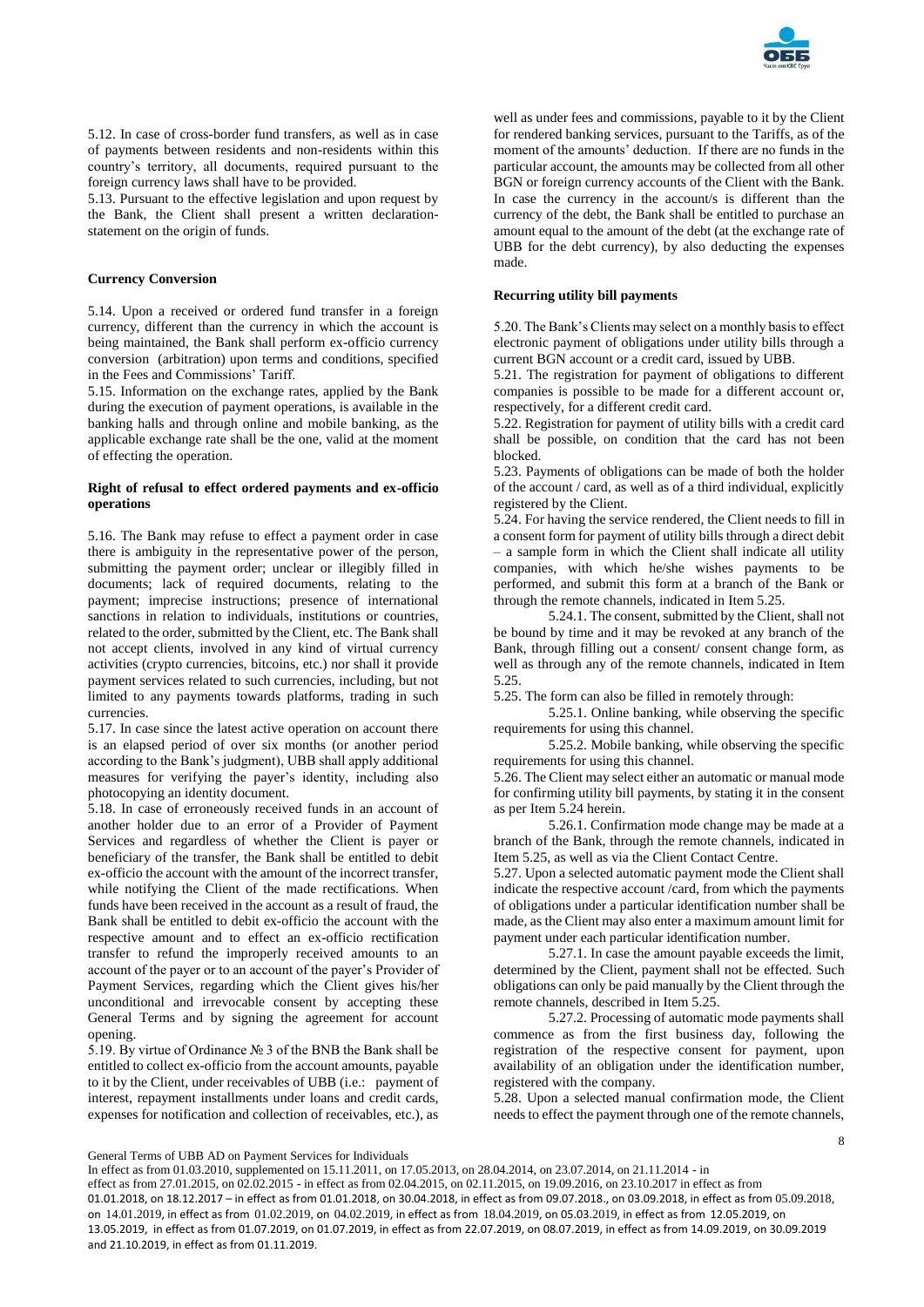

indicated in Item 5.25, while observing the specific requirements for using the respective channel and by selecting the account /card, from which the payment will be made.

5.29. Utility bill payment shall be effected only in case the obligation amount and the fee for effecting the transaction, as per the Bank's Tariff, is up to the available balance of the Client's account /card (own funds, agreed overdraft on account and available credit limit under a card).

5.30. No partial payment of obligations shall be allowed. The Client may pay all obligations that have originated under a particular identification number, however he/she shall not be able to effect payments under separate invoices for this particular identification number.

5.31. Clients may register for receipt of free of charge e-mail notifications about:

5.31.1 Registration of a new consent for utility bill payment.

5.31.2 Availability of a new obligation;

5.31.3 In case of unpaid obligation, only upon first unsuccessful attempt. Such notification shall be sent only to clients that have chosen automatic payment mode.

5.31.4 Change in existing consent.

5.31.5 Consent deactivation.

5.32. Activation/deactivation of the service for receipt of e-mail notifications as per Item 5.31 can be made at the Bank's branches, as well as through the remote channels under Item 5.25. E-mail notifications shall be sent for all consents, registered by the Client.

5.33. Upon a change in the identification numbers on the part of some of the stated companies, the Client agrees that the Bank shall automatically continue with payments to the respective company under the new identification number, supplied by the company and corresponding to the subscriber number, stated by the Client upon his/her registration for the service.

5.34. In case of a loss, theft or unlawful deprivation of the credit card, registered by the Client and its re-issuance a new number, the Bank shall automatically continue with the payment of services to the utility companies, registered by the Client. Payment of utility obligations shall not be allowed only in case of closing the credit card or its blocking because of past due payables.

5.35. Upon a dispute, arising from the Client's obligations to a utility company, the Bank shall not be deemed party to it, nor shall it be held liable for the authenticity of any data (such as the existence of obligations, obligation amounts, inaccurate or missing payment-related information etc.); for which the Client shall have to contact the respective company.

5.36. The Bank shall not be held liable upon technical issues, relating to access to the systems of the separate companies.

5.37 The Bank shall not be held liable upon submitted by the Client wrong identification numbers with companies, as well as upon wrongly stated e-mail address for notification receipt purposes.

#### **Recurring payments**

5.38. The Bank's clients may select to effect recurring payments from a standard current account, savings account, *Comfort* account, *Privilege* account, Payment Account with Basic Features and *Activity* account.

5.39. In order to register for the service the Client needs to fill in an order for recurring payments in view of effecting

automatic recurring payments - a sample form, stating the following:

5.39.1. Data about the beneficiary and the latter's bank account (beneficiary's name, IBAN, bank and the bank's BIC code); 5.39.2. Amount of the requested recurring payment;

5.39.3. Day of the month for effecting the payments, on which the client's account will be debited with the indicated amount. In the cases when during various months such day is either a non-business one or non-existent, the payment shall be effected on the next business day;

5.39.4. Payments' recurrence (frequency). The client shall select the transactions' frequency with the following options: one, three, six, nine months or one year;

5.39.5. Start date (date of first payment). Date, from which the automatic transactions will be initiated;

5.39.6. End date (date of last payment). Date, on which the last payment will be made. In case such date has not been specified in the recurring transfer order, the latter shall be in effect until cancelled (for an unlimited period of time);

5.39.7. Account of the Client, from which recurring payments will be made.

5.40. Recurring payments can be:

5.40.1 Intrabank (within the system of UBB);

5.40.2. Interbank – routed to other banks on Bulgaria's territory.

5.41. Transactions' currency:

5.41.1. Upon interbank transfers only transactions in Bulgarian leva (BGN) are allowed;

5.41.2. Upon intrabank transfers, permitted transactions are in either Bulgarian leva or in some of the following currencies: EUR, USD, CHF and GBP. Fund transfer in foreign currency shall only be made in case the payer's and the beneficiary's accounts are in one and the same currency.

5.42. The Client shall have to ensure the needed amount for effecting the payment by the end of the previous business day, preceding the payment date. When the selected payment date is a non-business one, the Client shall have to ensure the needed amount on the last business day preceding it.

5.43. Recurring fund transfers shall be effected prior to the start of the Bank' business hours for clients. When the selected payment day is a non-business one, fund transfers shall be effected on the next business day.

5.44. Recurring payment shall be made only on a designated day, as upon lack of funds or for some other reason, no payment shall be made within the days to follow.

5.45. In case of a non-effected transaction - the registration for the service shall not be discontinued for the subsequent periods. 5.46. Transaction limits. Upon registration for the service the following limits per separate transaction shall be applied:

5.46.1. Up to BGN 10 000 for interbank transfers;

5.46.2. Up to BGN 10 000 or up to 5 000 currency units for intrabank transfers;

5.47. Registration for the service can be made:

5.47.1. At any UBB branch;

5.48. A submitted by the Client recurring payment order may be withdrawn at any branch of the bank.

5.49. A recurring fund transfer shall be effected only in case the sum of the amount to be paid and the transaction fee is up to the available balance in the Client's account. Effecting of partial payments shall not be allowed.

# **VI. REMOTE METHODS FOR ACCESS TO ACCOUNTS AND EFFECTING OF PAYMENTS**

General Terms of UBB AD on Payment Services for Individuals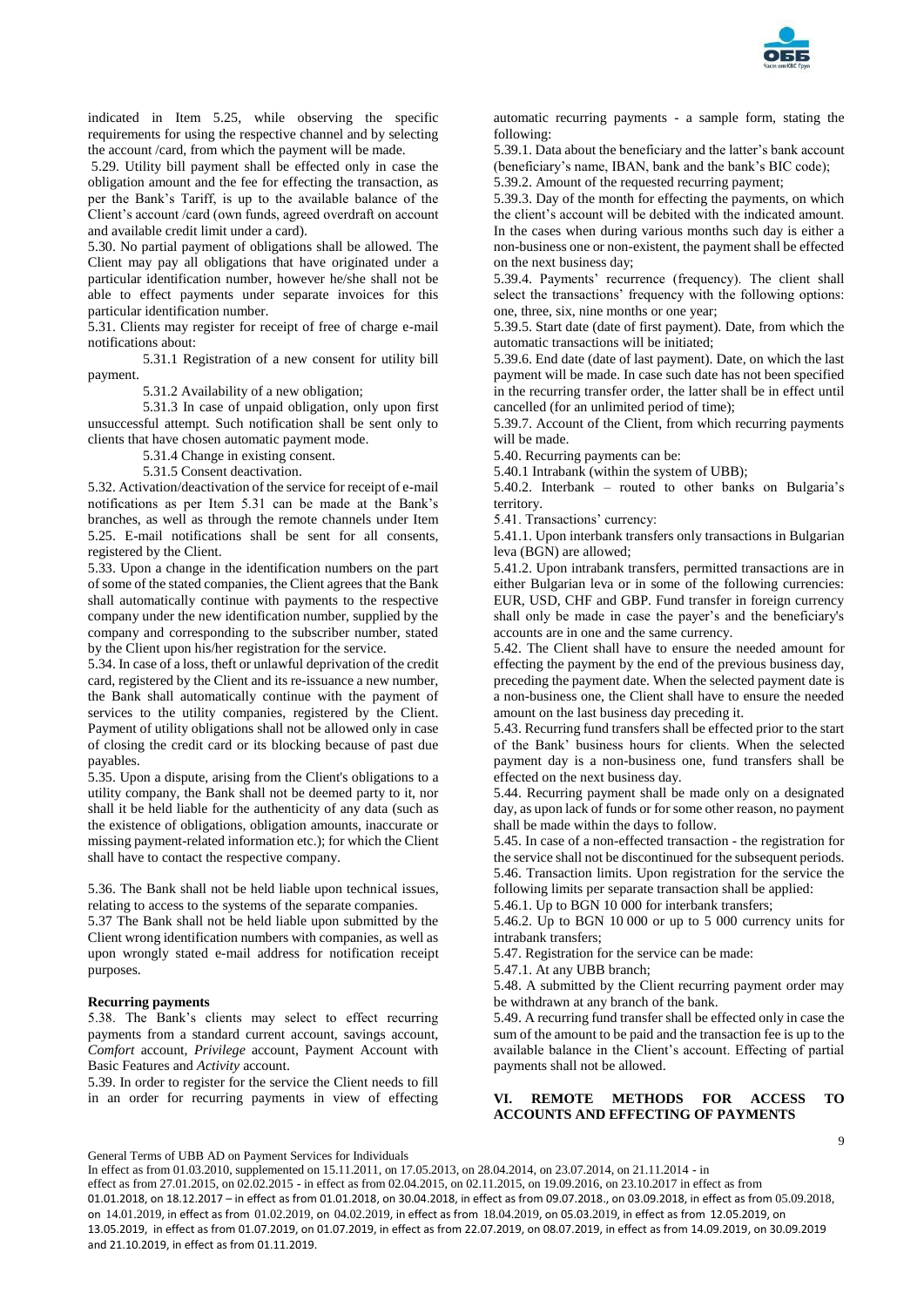

#### **General principles for issuing, using and closing of remote access payment instruments**

6.1. Each Client may also dispose of his/her accounts remotely, by using the following remote access payment instruments:

6.1.1. Online and Mobile banking, after signing a separate agreement for online banking;

6.1.2. Debit or credit card, after signing an Agreement for issuing of a debit card to an account or a Credit Card Agreement for access to a provided credit limit;

6.1.3. By calling the Client Contact Center, for which it is not necessary to sign a separate Agreement.

6.2.1. The Bank shall issue the payment instrument, for which an agreement has been signed, and shall deliver it to the Client together with the respective protective means (PIN code, password, etc.), while ensuring its keeping secret from its employees and third parties;

6.2.2. Bank cards shall be issued within 3 (three) business days of signing the respective agreement.

6.2.3. Generated on paper passwords for online banking shall be delivered to the Client within 5 (five) business days, following their request.

6.3. Upon effecting transactions, the Client shall undertake to observe the security instructions for the respective instrument, provided by UBB and to monitor its periodical updating in the Bank's website.

6.4. Remote access payment instruments shall be used only personally by the Client, with no possibility to authorize third individuals. If the Client wishes another person to have remote access to the account of which he/she is a holder, he/she can use the following methods:

6.4.1. In terms of debit cards – request the issuing of an additional card to the main one, which to be used by a person, nominated by him/her;

6.4.2. In terms of online banking – the individual, specified by the Client to be included as a representative through an online banking Data Amendment Card, while observing the requirements of Item 7.5 of Section VII.

6.5.1. The Client shall undertake to use the payment instrument, issued to him/her and the respective means for its use and to store them reliably and safely, by protecting them from being lost, stolen, forged, from unauthorized access, or usage in another illegal manner, destruction, breaking, scratching, demagnetizing or other similar actions, rendering them unfit for use.

6.5.2. Each Client shall be obliged to regularly (at least once every two weeks) monitor the transactions with a remote access payment instrument and their registering in the Bank.

#### **Notification and blocking**

6.6. In case of suspicion for illegal use of a payment instrument the Client shall immediately notify the Bank in view of undertaking the respective measures (blocking of the instrument, its re-issuing with a new number, change of a PIN code, etc.)

6.7. The Client shall immediately notify the Bank of any destruction, loss, theft, some other unlawful deprivation, forgery or illegal use, disclosure of the secrecy of the respective means for access and authentication, related to the payment instrument (PIN code, passwords, client numbers, etc.), as well as of performing an operation with the payment instrument,

which has not been authorized by the Client and of an error or irregularity in administering the account, found by him/her.

6.8. The notification regarding a bank card shall be made over the phone (specified on the card, or through the Client Contact Center) or by visiting the nearest office of the Bank during business hours.

6.9. The notification regarding the online banking shall be made over the phone of the Client Contact Centre (indicated on the Bank's website) or in writing, through submitting a Data Amendment Card at the branch of the Bank, where the online banking agreement has been signed, and in case this proves impossible, the Client shall notify and submit a Data Amendment Card at the nearest branch.

6.10. Having been notified, the Bank shall block the payment instrument.

6.11. Upon availability of objective reasons (such as, but not limited to inclusion of a card in a list with compromised payment instruments, received from an International Card Organization; availability of data for using the card on devices, which, as per information at the Bank, have been subject of manipulation; retained card at an ATM; suspicions, pertaining to the card's security or for unauthorized / fraudulent use of the card; availability of a technical issue with a card lot; pre-term mass re-issuance due to migration to either a new standard or to a new software system, considerably enhanced risk for the Client from non-performance of the obligation for payment – in terms of cards with a provided credit limit /overdraft etc.), the Bank may re-issue/block the payment instrument, by informing the Client within the shortest possible period, unless such information cannot be provided, due to restrictions in the applicable legislation.

6.12. The Bank may block the credit card or refuse its reissuance in case of considerably increased risk that the Client may not be able to fulfill his/her obligation for repayment of the utilized credit limit. By considerably increased risk, the Bank understands presence of bad credit history of the Client with either UBB or with another bank.

6.13. If the Client has consecutively made three wrong PIN attempts, the use of the card for PIN-based transactions shall be automatically blocked. Upon an attempt to subsequently use an ATM, the card may be retained by the device.

6.14 Upon a forgotten PIN, and after a request by the Client, submitted in writing at a branch of the Bank or via the Contact Center, the Bank shall issue a new PIN on a hard copy or re-issue the card with a PIN code via SMS, for which the Client shall pay a fee, according to the Tariff.

6.15. De-blocking of a payment card – permitting the effecting of operations with the card, after cancellation of the reason for blocking. The de-blocking request shall be submitted, as follows:

- At an office of the Bank the de-blocking shall become effective within 4 /four/ business hours of receipt of the Client's written request at an office of the Bank.
- Via online and mobile banking (for cards, serviced through UBB's authorization system) - could be done only with regard to a card, which has been blocked by the Client via online or mobile banking. The card shall be accessible for use immediately after its deblocking by the Client.
- Through the Client Contact Centre

10

General Terms of UBB AD on Payment Services for Individuals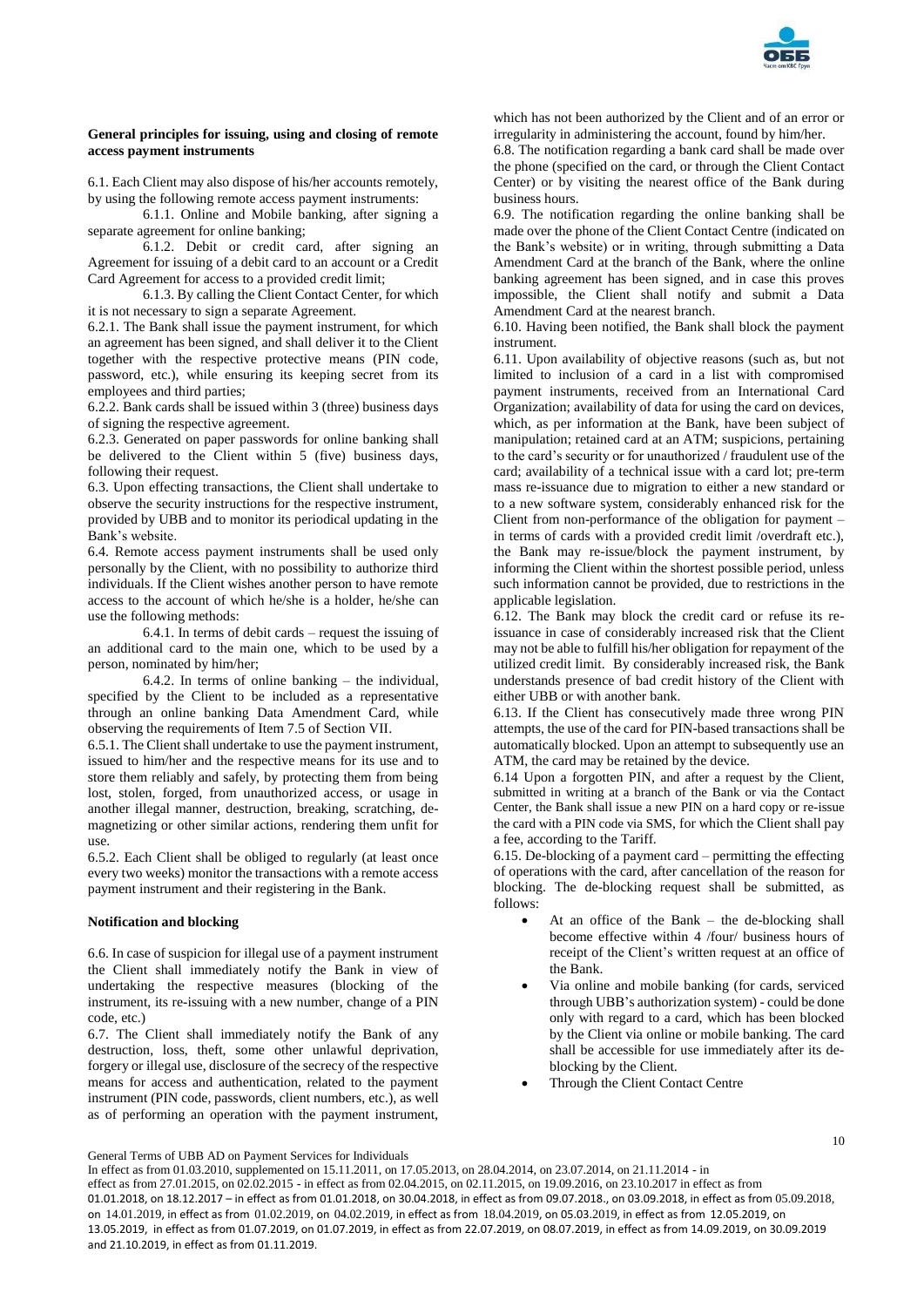

6.16. The access to online banking/mobile banking, as well as to effecting of payment operations through those channels may be blocked by the Bank upon the following conditions:

- For objective reasons, related to the security of the authentication data, or of the system, and/or upon well-founded suspicions for orders, unauthorized by the Client and submitted via online or mobile banking through using the authentication means.
- In the cases when the Client or his/her representative with his/her actions breaches the requirements of the currently effective regulations, and of the present General Terms, jeopardizes the security and the proper functioning of the service.

6.17. The Bank shall notify the Client about the blocking of access/effecting of payment operations and the respective reasons, if possible prior to the blocking or immediately afterwards at the latest, unless disclosing such information is not allowed due to security reasons or compliance with legislative requirements.

# **VIA. ACCESS TO PAYMENT ACCOUNT/S WITH ANOTHER PROVIDER OF PAYMENT SERVICES FOR THE PURPOSE OF PROVIDING INFORMATION ABOUT THE ACCOUNT/S**

6.17.A. While observing the provisions of the current General Terms, the Bank provides an option for visualization of summarized information through its specialized mobile device application (mobile banking), regarding the balance and the history of movements on payment accounts, serviced by other providers of payment services, which are accessible online, without an option for execution of payment operations (Account Information Services).

6.17.A.1. Upon the conclusion of an agreement for a payment service, offered by the Bank, the acceptance of the present General Terms and upon filing a request through the mobile banking for adding an account/s of the Client, serviced by another provider of payment services, the Client shall give his/her explicit consent to the Bank for provision of Account Information Services.

6.17.А.2. (amended on 08.07.2019, effective as of 14.09.2019) The Bank shall not be held liable in case of failure to provide Account Information Services, where the impossibility is due to a reason/s beyond the Bank's control, including, but not limited to, non-functioning and/or inaccessibility of the interface for access to the provider of payment services, servicing the account with regard to which Account Information Services are being provided.

6.17.A.3. (amended on 08.07.2019, effective as of 14.09.2019) By using the Account Information Services, the Client consents to and grants the Bank the right to access the Client's accounts, serviced by other providers of payment services for the purposes of having their balances and payments history visualized in the mobile banking. The client consents to UBB's storing and processing balance and history of operations of only those accounts, selected by the Client for this purpose and is aware that those account balances - visualized in the UBB mobile banking - may not be real-time balances, reflecting all approved and/or pending operations on the account/s.

6.17.A.4. (amended on 08.07.2019, effective as of 14.09.2019) The client is aware of and accepts that the parameters of the provided Account Information Services are dependent on the proposed functionalities by the payment services providers, servicing the accounts and/or are in line with the terms and

conditions under the payment services agreement, concluded by the Client and the respective provider of payment services, servicing the account/s. The authentication of the Client, required to provide the Account Information Services, shall be performed by the respective provider of payment services, servicing the account/s, as the Bank shall not store sensitive data about the payments for the purposes of providing Account Information Services.

6.17.A.5. The Bank reserves its right to change the scope of the provided Account Information Services, including to change the list of payment services providers, servicing the accounts, with regard to which Account Information Services are being provided.

VIB. ENSURING ACCESS TO A PAYMENT ACCOUNT WITH THE BANK FOR THE PURPOSES OF PAYMENT INITIATION AND ACCOUNT INFORMATION SERVICES

6.17.B. The Client shall have to employ due care upon the selection, appointment and use of either AISP or PISP.

6.17.C. The Bank shall not be a party to the contract between the Client and the respective AISP/PISP. The Client shall be fully responsible for the AISP/PISP selection, for determining the terms and conditions, upon which the respective providers are going to render such services, as well as ensure that they shall adhere to the relevant to them provisos, made between the Bank and the Client, and relating to the said services. In particular, the Bank shall accept incoming payment orders, relating to a payment account of the Client, as well as requests for information about a payment account of the Client, submitted through an AISP/PISP and conditioned on the Client's authentication, as initiated by the latter. The Bank shall not be held liable for provision by the Client to AISP/PISP of his/her personalized means for access to the payment account with the Bank. Account Information Service Providers (AISP) shall not be entitled to submit orders for execution of payment operations from a payment account of the Client with the Bank. 6.17.D. The Bank shall be entitled to refuse access for an AISP/PISP to a payment account, if it has found or upon having grounds to believe that there is unauthorized access or the Client's account is being accessed by the AISP/PISP for attempted fraud purposes, including unauthorized initiation of a payment operation or initiation of a payment operation for attempted fraud purposes. In cases falling within the scope of the preceding sentence, the Bank shall employ due efforts to inform the Client, except when the provision of such information is not permitted for security reasons or in view of complying with regulatory requirements, or in view of observing regulatory requirements, thwarting the provision of information to the Client.

# **VII ONLINE BANKING, MOBILE BANKING AND ELECTRONIC NOTIFICATIONS**

7.1. UBB clients can use online banking (Internet banking at the following web address https://ebb.ubb.bg), 24 hours a day, seven days a week, as payment orders shall be executed within the business hours of the Bank in accordance with the specified in the Tariffs deadlines for acceptance and processing of BGN and FX transfers. The terms and conditions, instructions and the technical requirements for using the service are published at the online banking web page in *Security*, *Frequently Asked Questions* and *Help* sections.

7.2. The Client shall have to personally request the online

11

General Terms of UBB AD on Payment Services for Individuals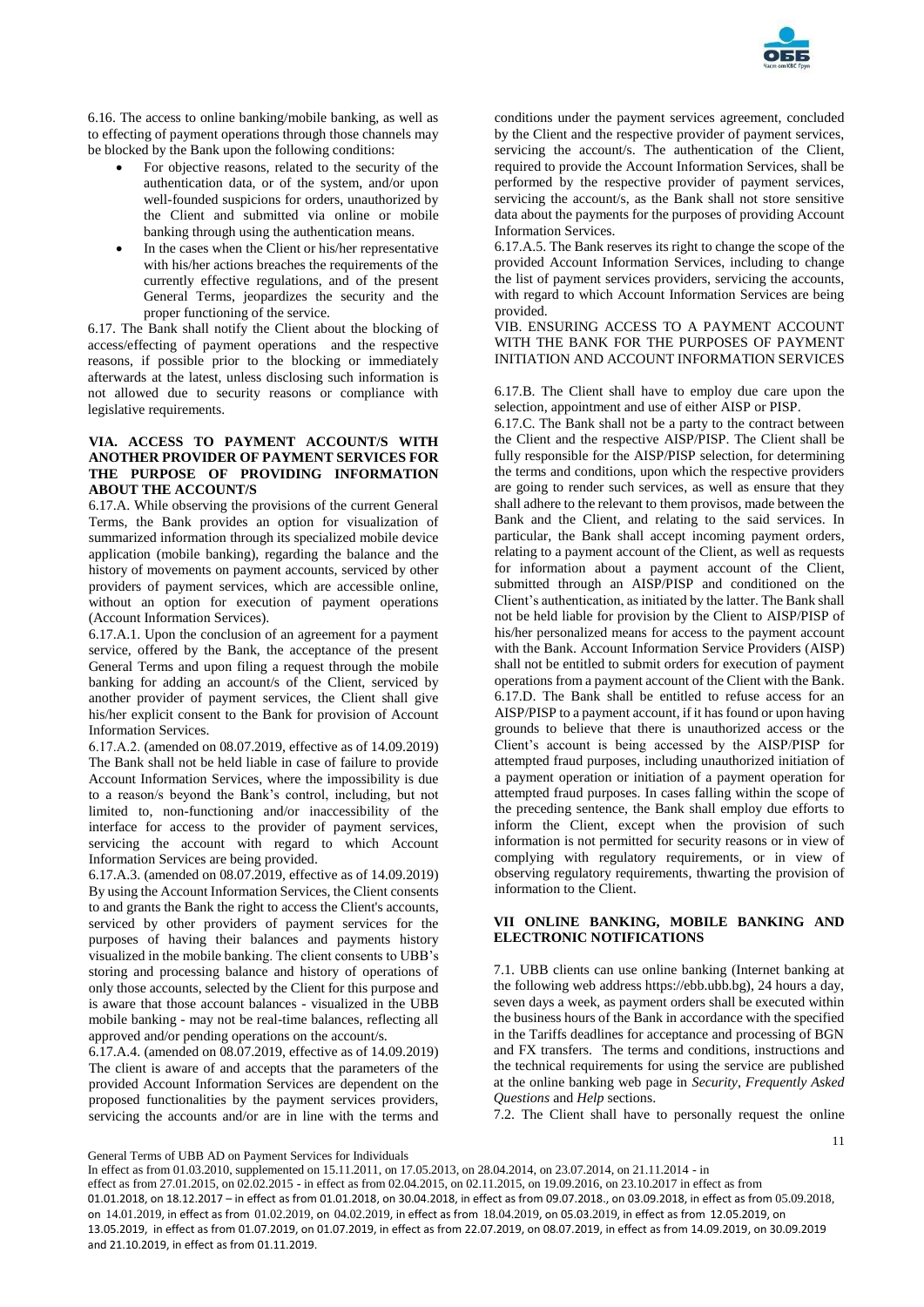

banking service either through online registration via the Bank's webpage www.ubb.bg, or in its branch network.

7.2.1. Upon online registration the Client shall sign remotely an agreement for the service and shall be granted access to a limited number of services.

7.2.2. Upon registration in the Bank's branch network, the Client shall indicate access rights, involving passive and/or active operations and shall sign an Agreement for using the service.

7.2.3. Upon conclusion of the Online Banking Agreement with the Bank, the Client shall sign an Online banking Registration Card, stating the numbers of the accounts, for which he/she would like to receive information or effect banking operations through the online banking channels.

7.2.4. (amended on 08.07.2019, effective as of 14.09.2019) In order to use the online banking services, the Client shall also provide a mobile phone number, needed for receipt of SMS passwords/ codes for activation and verification.

7.2.5. (new, adopted on 08.07.2019, effective as of 14.09.2019) Clients with an e-mail address, verified through online banking and not registered in UPAY payment gateway, shall obtain automatic access to the said gateway and they shall be eligible to use the gateway following acceptance of UBB AD General Terms on Using the Payment Gateway by Individual Clients. Information about the verification procedure has been published on the online banking web page within *Frequently Asked Questions* and *Help* sections.

7.3.1. (amended on 08.07.2019, effective as of 14.09.2019) .Upon login to the online banking system purposes the Client needs to authenticate himself/herself with a user number, a login password for online banking and have to enter a uniquely generated one-off code/password:

a) received through an SMS to the mobile phone number of the Client, provided as per It. 7.2.4 or

b) generated by a hardware device, property of UBB, or

c) generated by a mobile application for iOS and Android operating systems.

7.3.2. (amended on 08.07.2019, effective as of 14.09.2019) Upon executing orders for payment transactions, the Client shall need to additionally enter a uniquely generated dynamic code/password:

a) received through an SMS to the mobile phone number of the Client, provided as per It. 7.2.4 or

b) generated by a hardware device, property of UBB, or

c) generated by a mobile application for iOS and Android operating systems.

7.3.3. (amended on 08.07.2019, effective as of 14.09.2019) Upon intrabank fund transfers between own accounts of the Client, as well as upon payments to accounts of trusted beneficiaries, specified by the Client, the requirement under It. 7.3.2 shall not be applied.

7.4. The signing of a Client's instructions to the Bank during the execution of operations within the online banking system through the authentication and signing means, as indicated in Art.7.3, shall have the effect of an electronic signature within the meaning of the Electronic Document and Electronic Authentication Services Act (EDEASA), as, on the grounds of Art. 13, Para.4 thereof the Bank and the Client shall agree that in their mutual relations they shall deem such signatures handwritten.

7.5. The online banking services shall be used only upon the personal instruction of the Client. The empowering for using the online banking service shall be made while observing the

requirements in the present General Terms.

7.6. Online banking offers the following services: information about current balance on accounts; information about account movements; reports on initiated fund transfer orders for direct debits; information about foreign currency exchange rates; information about utility bill payments and changing the mode of their effecting; registration and withdrawal of consent for utility bills' payment; payment of obligations for utility services with a credit card; ordering of intrabank and interbank transfers, as well as direct debit transfer orders; processing of received transfer orders for direct debits; FX transfer orders, purchase-sale of foreign currency between accounts of the Client; opening of accounts and deposits for natural persons; information about credit cards - checking disposable limits, latest monthly statement, recent transactions, repayment of an utilized credit limit; submitting of orders for trade in securities, for which an agreement for brokerage services has to be signed in advance at a branch of the Bank; adding of existing accounts with UBB for access through the electronic channels; request for debit card issuance by receiving a PIN code via SMS; payment of liabilities for local taxes and fees; changing of system login passwords; changing of a registered e-mail address.

7.7. The Bank shall reserve itself the right to add new and amend the above listed services, while informing its clients through the respective channels and at its internet page.

7.8. The Bank shall be entitled to determine limits for the execution of payment operations through online banking and introduce other restrictions, as well as establish additional requirements, including procedural ones, when this is necessary due to requirements of the effective legislation or for security maintenance reasons in accordance with the technical standards and conditions for online banking.

7.9. Changes, relating to the Client's online profile and his/her access to online banking products and services shall be executed, as follows:

7.9.1 through the online banking channels - as regards the products and services, for which such functionality has been enabled;

7.9.2. After submitting a Data Amendment Card with the necessary changes, signed by the Client at the Bank's branch network;

7.9.3. By a request through the Client Contact Centre.

7.10. Fund transfers through the online banking channels shall be effected, while observing the following terms and conditions:

7.10.1. Fund transfers between residents and non-residents, as well as cross-border transfers shall be effected while observing the requirements of the Currency Act and the enactments on its application.

7.10.2. The Bank may require the presentation of documents in electronic or paper form, in accordance with the requirements of the effective legislation;

7.10.3. Payment documents with a specified future value date for execution shall be processed on the date, indicated in the payment document, as the processing shall be effected automatically one-off at the beginning of the system day, upon ensured sufficient available balance in the account as at the previous day end.

#### **Mobile banking**

General Terms of UBB AD on Payment Services for Individuals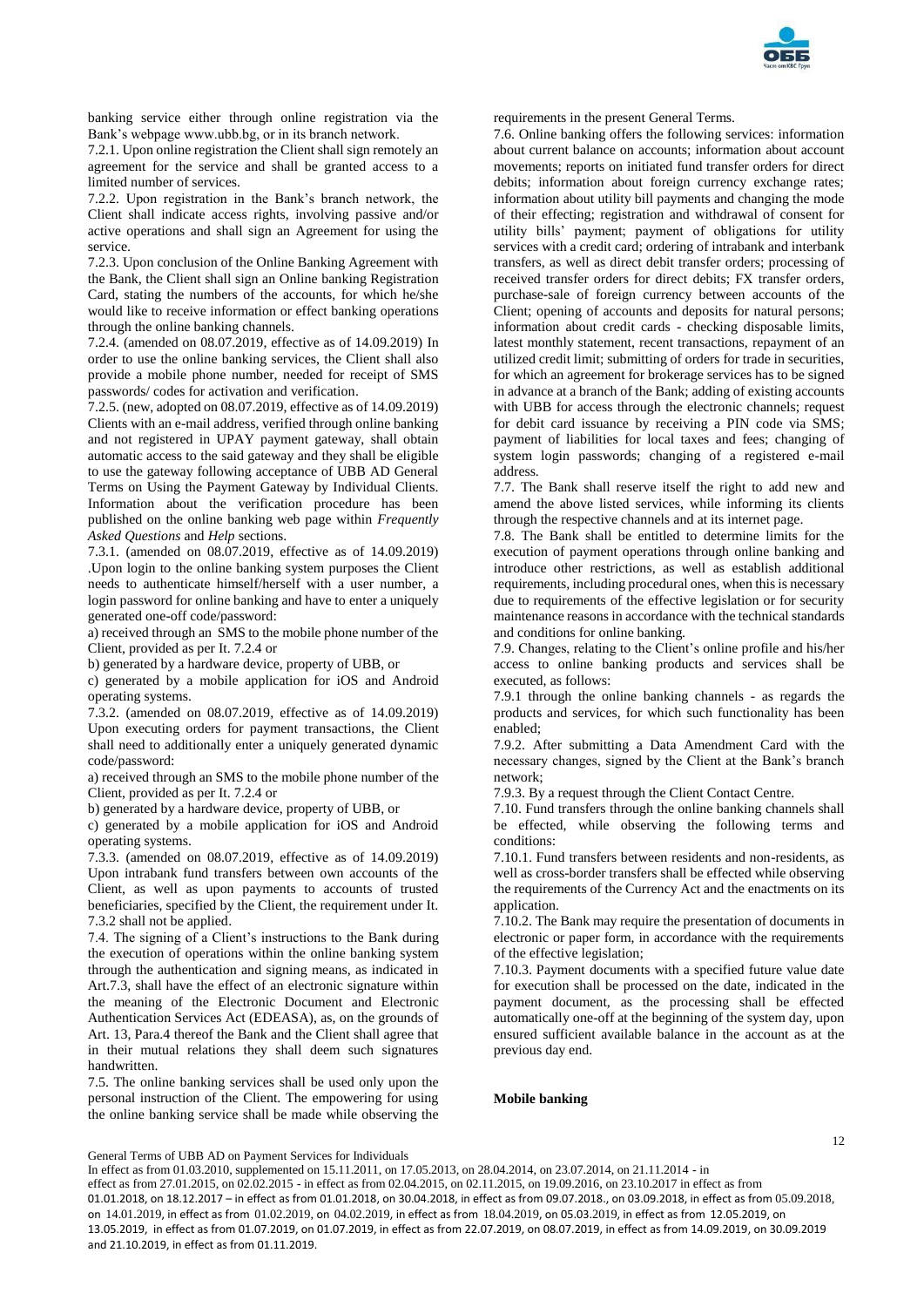7.11. (amended on 21.10.2019, effective from 01.11.2019) Upon signing an online banking agreement the Client is being provided with the opportunity to make inquiries on the accounts, requested for access via online banking, as well as to request and use all offered services and effect particular transactions via the specialized application for mobile devices on iOS and Android operating systems, called Mobile Banking. 7.12. The instructions and the technical requirements on installing and using the application, as well as the comprehensive list of transactions and services, accessible through the mobile application, are described in *electronic banking Channels* section on www.ubb.bg, as well as in *Security Recommendations* and *FAQ* sections of the specialized mobile banking application. .

7.13. The rules and regulations for online banking in the present General Terms shall also be applicable to the mobile banking, unless indicated otherwise herein or in the online banking agreement.

7.14. For activation of the mobile banking application the Client shall identify himself/herself by entering the valid for online banking user name, login password and code, sent to his/her mobile phone. For access, inquiries, registration for services and placing payment orders with the Bank the Client shall authenticate himself/herself with the PIN code or fingerprint login, set upon activation of the mobile banking application , as well as with an embedded software token.

7.15. The signing of the Client's statements to the Bank, including upon the execution of operations through the mobile banking application via a PIN code or fingerprint, as well as in a combination of selecting/marking of fields and/or buttons, and/or menus for statement and/or confirmation by the client in the Mobile Banking, shall represent an electronic signature within the meaning of the Electronic Document and Electronic Authentication Services Act (EDEASA), as, by virtue of Art. 13 Paragraph 4 of EDEASA the Bank and the Client agree that they shall consider this signature handwritten in the relationship between them.

7.16. In case the Client operates with the specialized application through a compromised (rooted or jailbroken) device, upon each and every login in the application there will be a warning message on the screen of the device. The Bank shall not be held liable for payment operations, effected through using the specialized application from a compromised (rooted or jailbroken) device.

#### **Electronic notifications**

7.17. (With effect from 01.07. 2019) The Bank's clients may subscribe for the Electronic Notifications service at a branch of the Bank, through online and mobile banking or through the Client Contact Centre. Through this service they will receive information via SMS/Viber/e-mail for their account movements and monthly account balances and via SMS/Viber for transactions with bank cards, as by submitting the request they also acknowledge acceptance of the terms and conditions for using the service, integral part thereof.

7.18. (With effect from 01.07.2019) A fee shall be due for the sending of SMS/Viber messages as per the Bank's Fees and Commissions' Tariff. The Bank reserves its right to send a determined by it number of free-of charge SMS messages to the mobile phone number, stated by the Client to the Bank, concerning transactions with bank cards, as the Client shall be entitled at any time to explicitly refuse their receipt at a branch

of the Bank.

# **VIII. BANK CARDS**

8.1. The bank payment card is a type of payment instrument, on which information has been recorded electronically and which is used repeatedly to authenticate the Client to whom the card has been issued. It provides remote access to the funds in a bank account and/or to a pre-defined credit limit, negotiated between the Client and the Bank.

8.2. The Bank (also referred to in this Section as Issuer) shall issue bank payment cards (debit and credit ones) with requisites, in accordance with the standard requirements of the respective international card payment organization (ICO) and with a personal identification number (PIN code), for Visa and Mastercard-branded cards also printed (embossed) name of the Client on the front side.

8.3. The card is property of its Issuer and shall be provided for use to the Client following the signing of a respective application and the other needed documents.

8.4. The Bank shall issue international debit cards and revolving credit cards with a grace period, bearing the logo of the International Card Organizations (ICO) VISA and Mastercard. The debit and credit cards, issued by the Bank, can be used in this country and abroad.

8.5. The card shall be issued with validity over a fixed period of time, which validity shall be written in a MM/YY (month/year) format on the front side of the card and shall expire on the last calendar day of the indicated month.

8.6. According to the manner of disposable balance formation, the bank cards, issued by UBB shall have:

- disposable balance, based on the actual account balance (own funds);
- disposable balance, based on a provided overdraft on the account; The amount, conditions and collateral of the overdraft are stipulated in a separate Overdraft Agreement;
- disposable balance, based on a granted revolving loan, which can be utilized only through the Card. The amount, conditions and collaterals for the overdraft loan shall be stipulated in a separate agreement between the Bank and the Client;

# **Bank card issuance**

8.7. For having a card issued to him/her the Client shall fill in an Application form, in which he/she shall provide to the Bank the data, needed for card issuance.

8.8. In order to have a debit card issued the Client shall have to be a holder of a current account or of a Payment Account with Basic Features.

8.9. Several debit cards can be issued to one account for either the Client, or for additional cardholders, nominated by him/her. 8.10. The Bank shall issue additional cards upon the request of a Client -holder of either a current account or a Payment Account with Basic Features, which request shall have to be submitted at an office of the Bank. The Client shall state in the application data about the additional cardholder, as he/she may also determine individual limits for using the additional card.

General Terms of UBB AD on Payment Services for Individuals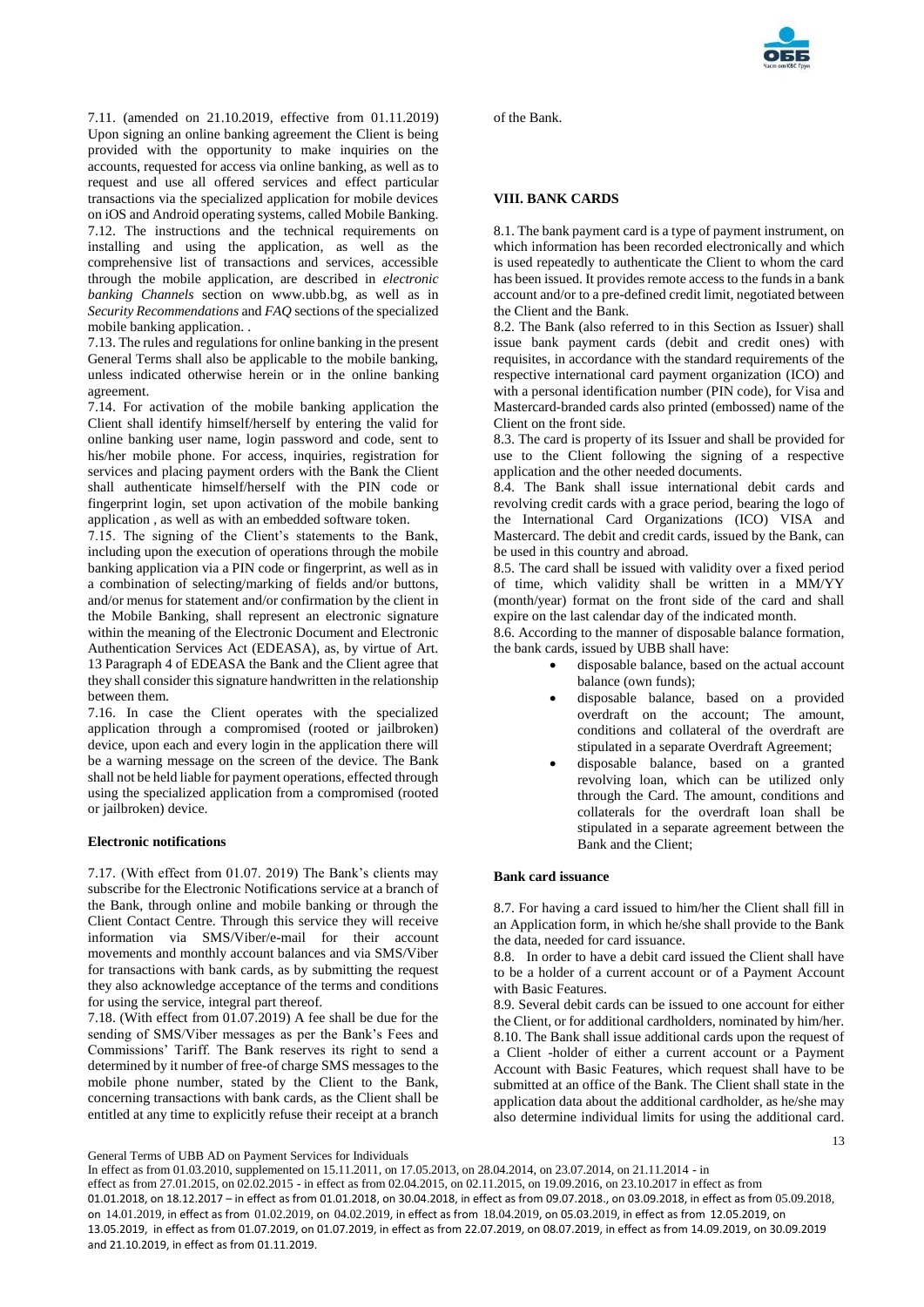

The additional card enables the effecting of all payment operations, as determined in accordance with the present General Terms. The limits under the additional card may be amended only by the Client - holder of the current account, through submitting a request at an office of the Bank. A cardholder of an additional card shall be entitled to:

а. Receive the card in person, while becoming equally responsible for the card's storage and usage as is the Client holder of the current account;

b. dispose through the additional card, issued to him/her, of the funds in the account, to which the said card has been issued;.

c. The Cardholder of an additional card shall be entitled to temporarily block the card, issued in his/her name without stating a reason for that or due to the card's loss/theft. 8.11. For credit card issuance purposes the Bank shall make an assessment of the Client's creditworthiness, based on the data in the Application and the information, accessible through public registers in Bulgaria.

8.12. The card shall be issued along with a 4-digit Personal Identification Number /PIN/, which is unique and known only to the Client. The Personal Identification Number / the PIN code shall be provided via SMS to a telephone number personally stated by the Client, or on a hard copy, if the Client has explicitly indicated that.

8.13. The Client's PIN code is a strictly personal, 4-digit code, which is being entered on the keypad of the ATM or through the electronic POS terminal, equipped with a special PIN-entry device and serves for proving the Client's identity upon PINbased transactions.

8.14. As from receipt of the card and PIN code the Client shall assume full responsibility for their safekeeping.

8.15. UBB provides the following options for obtaining a PIN code to the clients using a bank payment card(s):

- on a hard copy for Clients, who have explicitly stated this manner of receipt;
- via SMS to a mobile telephone number, personally submitted by the Client at the Bank. The bank payment card shall be provided to the Client together with a letter of instructions for the necessary steps to receive a PIN code via SMS.

8.15.2. Upon receipt of a card and a PIN code on a hard copy, the Client shall check whether the number, embossed on the front side of the card corresponds to that, indicated in the PINcontaining envelope. Upon full match the Client shall sign in the signature field on the reverse side of the card in the presence of an employee of the Bank and shall acknowledge the card and PIN code's receipt through his/her signature. In case of discrepancy UBB shall issue a new PIN code at its own expense.

8.15.3. The SMS through which the Client claims the PIN code's receipt shall be charged as per the mobile operator's tariff for this type of messages and it shall be borne by the Client.

8.15.4. The Client shall be entitled to send an SMS with a request for a PIN code within 90 days from the card's production.

8.15.5. Upon 3 SMS sent with incorrect data, the service shall be terminated. The Client shall be entitled to call the Contact Center once or to visit a branch of the Bank to get assistance in unblocking this service.

8.15.6. In case the service is blocked for a second time, the Client shall have to submit a request for issuance of a new PIN

code on a hard copy at a branch of the Bank or for re-issuance of a card with a PIN code via SMS.

8.15.7. Upon successful authentication the system generates back an SMS, containing the 4-digit PIN code.

8.16. The card and the PINcode (on a hard copy or an electronic copy) shall be stored by the Bank during a period of 3 /three/ months as from the date of their issuance. If within this period the card and PIN code have not been received by the Client they shall be destroyed.

8.17. The Client may effect transactions with the card 4 /four/ hours after receipt of the PIN code and the card, at the latest.

# **Operations that can be effected with a card**

8.18. The following operations can be effected with the card:

8.18.1. Withdrawal of cash at ATM terminal devices, designated with the trade mark of the respective International Card Organization (ICO) and specifically indicated brand of the card organization's respective product;

8.18.2. Electronic payment for goods and services at merchants, through POS terminal devices, designated with the trade mark of the respective ICO and the specifically indicated trade mark of the card organization's respective product, as well as internet payments;

8.18.3. Withdrawal of cash at branches of banks or other financial institutions through POS terminal devices, designated with the trade mark of the respective International Card Organization;

8.18.4. Transfer of funds at an ATM between accounts of the Client, specified in advance and linked to the card;

8.18.5. Payment of utility bills;

8.18.6. Inquiry and other payment and non-payment operations

8.18.7. Other services, rendered by the Bank.

8.18.8 All cards, issued by the Bank, can be used to perform online transactions, where each operation with the payment card is to be approved by the Issuer's authorization system, to which the terminal device from which the transaction is being performed is connected via telecommunication environment.

8.18.9 Cards, bearing the Mastercard and Visa logos may be used to perform offline transactions, for which no approval from the Issuer's authorization system is needed, within limits, as defined by the respective International Card Organization. Upon transactions in offline mode, the available balance or credit limit may be exceeded.

8.18.10. Contactless cards of Visa and Mastercard brands at POS terminal devices, designated with the respective

contactless functionality insignia  $\mathcal{W}$ , have also enabled contactless payment functionality, by approaching the card to a special contactless reader, without inserting /driving the card through a POS terminal device.

8.18.11. Contactless payments can be effected:

 On Bulgaria's territory - up to the offline mode limit, determined by the International Card Organizations (ICO) and the Bank, without entering a PIN code and/or laying a signature on the document for the effected operation;

14 Beyond Bulgaria's territory - up to a limit for the respective country, as approved by the ICO and the bank, servicing the terminal device, in offline mode, without entering

General Terms of UBB AD on Payment Services for Individuals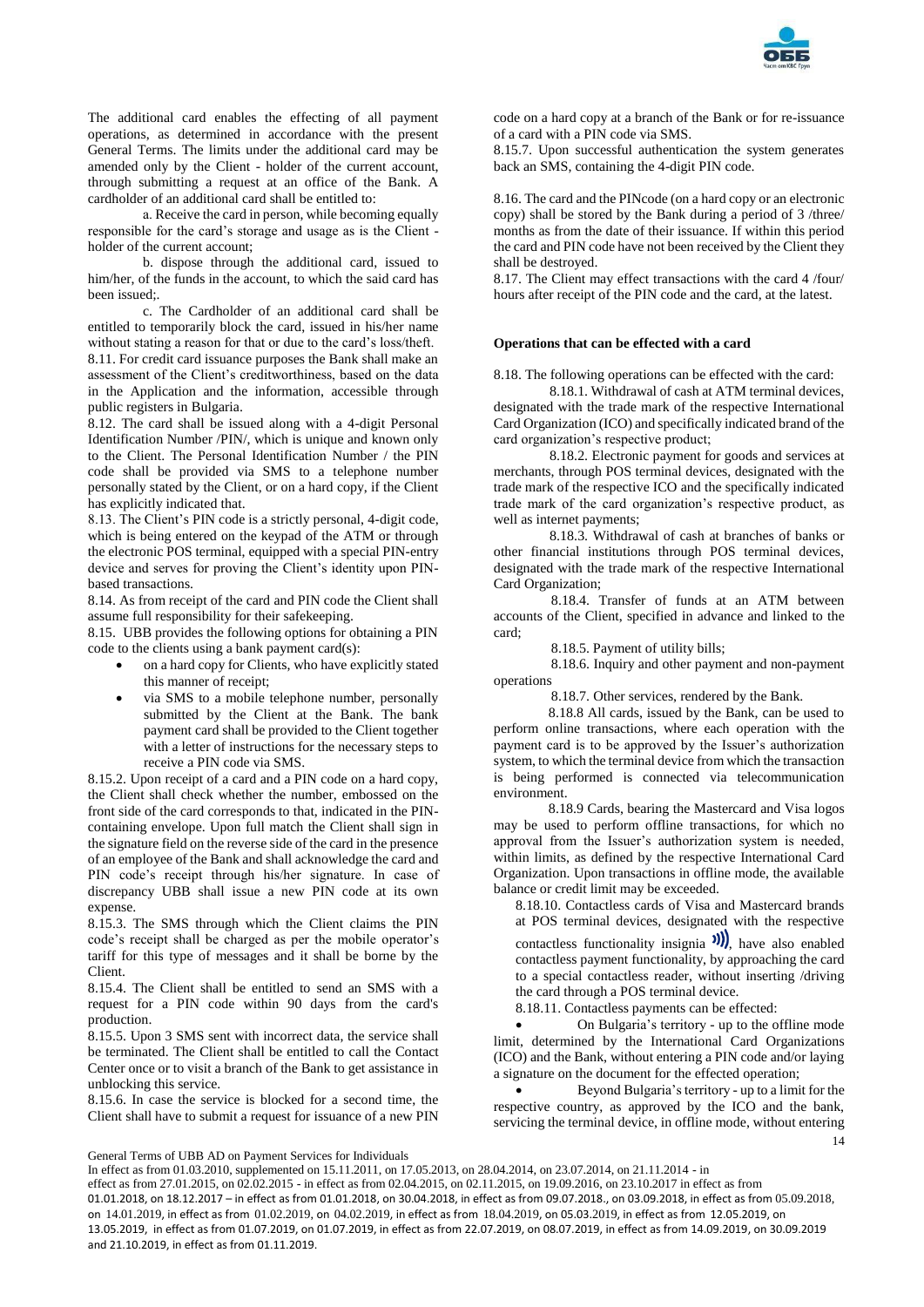

a PIN code and/or laying a signature on the document for the effected operation;

 Above the limit, approved by the ICO and the Bank for the respective country, the transaction shall be effected either in a contactless manner in online mode or in contact mode (through inserting/ driving the card through the POS terminal device), in accordance with the requirements, valid for the respective country, as upon both alternatives the payment shall be effected after entering a correct PIN code and/or laying a signature on the document for the effected operation.

8.19. The Bank shall reserve itself the right to either expand or narrow the scope of operation types, which the Client has been enabled to effect with the card, as information about that can be obtained at the Bank's branches or on its website.

# **Rights and obligations of the parties in line with the issuance and use of debit and credit cards**

8.20. The Client shall be entitled to:

8.20.1. Effect operations with the card, in accordance with the present General Terms and up to the amount of the disposable balance in the account, linked to the card, respectively up to the agreed credit limit and in accordance with the limits per transaction types;

8.20.2. Specify limits for payment with an additional card (issued to the main one), which to be stated in the application for card issuance;

8.20.3. Request de-blocking of the card upon entered three consecutive wrong PIN codes;

8.20.4. Request issuance of a new PIN code on a hard copy or re-issuance of a card with a PIN code that shall be received electronically via SMS upon having forgotten the current one or change the PIN code at an ATM of the Bank or at ATM terminals of other Bulgarian banks regarding cards, which system operator is BORICA.

8.20.5. Request through the Contact Center or directly in a branch of the Bank a one-off unblocking of the service - PIN code via SMS.

8.20.6. Request in writing or through the Client Contact Centre the issuance of a new card upon having lost, destroyed or been unlawfully deprived of the card and receive the new card and PIN code in person from the Issuer. 8.21 The Client shall undertake:

8.21.1. To receive the card and the PIN code on a hard copy at the Bank in person. In case he/she is unable to receive the card in person the Bank shall courier the card and the PIN code on a hard copy in separate parcels, as the expenses shall be borne by the Client (valid only in the cases when the Client resides abroad either temporarily or permanently).

8.21.2. Upon receiving the card he/she shall have to immediately lay his/her signature in the designated field (signature band) on the reverse side of the card in a manner, corresponding to the signature on his/her identity document;

8.21.3. To memorize the PIN code to the card and destroy the receipt or to delete the SMS with the received PIN code, without disclosing his/her PIN code to third persons, including family members or other relatives;

8.21.4. To provide an updated mobile telephone number in person, through which he/she shall receive a PIN code via SMS.

8.21.5. Not to write down his/her PIN code anywhere and undertake all other measures for keeping the PIN code in secrecy, including not to use the same PIN code for too long.

8.21.6. Upon changing the PIN code, to use codes which do not contain subsequent or repeating numbers, birth dates, digits of the Personal ID Number (EGN), telephone numbers, vehicle registration plate numbers, or other numbers which are easily recognizable or associated with the Client.

8.21.7. To initiate all necessary measures for keeping the PIN code in secrecy, incl. concealing it well any time upon entering it;

8.21.8. Not to disclose or provide in some other way the card number to third persons, having no relation whatsoever to the card servicing and the operations, effected with it;

8.21.9 The Client shall undertake to immediately contact the Bank upon becoming aware of:

• destroying, loss, theft, misappropriation or unauthorized use of the bank card, as well as a third person's becoming aware of the PIN code;

• effecting of a transaction with the bank card, which has not been authorized by the Client;

8.21.10 For the circumstances, listed in the previous item, the Client shall have to inform the Bank via its Client Contact Centre.

8.21.11. upon a problem with a transaction at an ATM or a POS terminal to immediately contact the Bank, as well as reject any help, advice or any other sort of intervention in the problem by persons, other than the Bank's telephone operator;

8.21.12. To sign, in case the terminal device requires it, on the sale or cash advance receipts, printed by the POS terminal in a manner, corresponding to the signature on the reverse side of the card and to the signature on the identity document, by which he/she acknowledges his/her acceptance of the effected transaction;

8.21.13. To identify himself/herself with an identity document, in case asked to do so by the respective merchant, accepting payments with bank cards;

8.21.14. To return the card to the Bank upon occurrence of any of the events below - damage, expiry of the card period, callability ahead of maturity of the utilized credit limit or termination of the Bank Card Agreement - within a onemonth period of the validity expiry date, respectively the date of the agreement's early termination;

8.21.15. To maintain in his/her accounts sufficient funds for covering all payments, effected with the bank card and the fees and commissions, due to the Bank;

8.21.16. Not to exceed the approved credit limit under the credit card, respectively upon operations, related to debiting the account, servicing the debit card, to use funds up to the account balance, however not more than the specified limit for the respective operation type;

8.21.17. If the Client permits the amount of funds, utilized through the card to exceed the disposable balance/limit, the Bank shall be entitled to debit all accounts of the Client with the Bank with the excess amount, for which the Client shall provide his/her explicit consent, including, when necessary, through purchasing of foreign currency funds in the Client's accounts and their conversion at the Bank's exchange rate on the transaction date.

8.21.18. To keep repayment deadlines of all his/her liabilities, originating from the card's usage;

8.21.19. In case after a notification under Item 6.7 of Section VI, he/she has found the card then he/she shall have to immediately inform the Bank and deliver it to its nearest branch.

General Terms of UBB AD on Payment Services for Individuals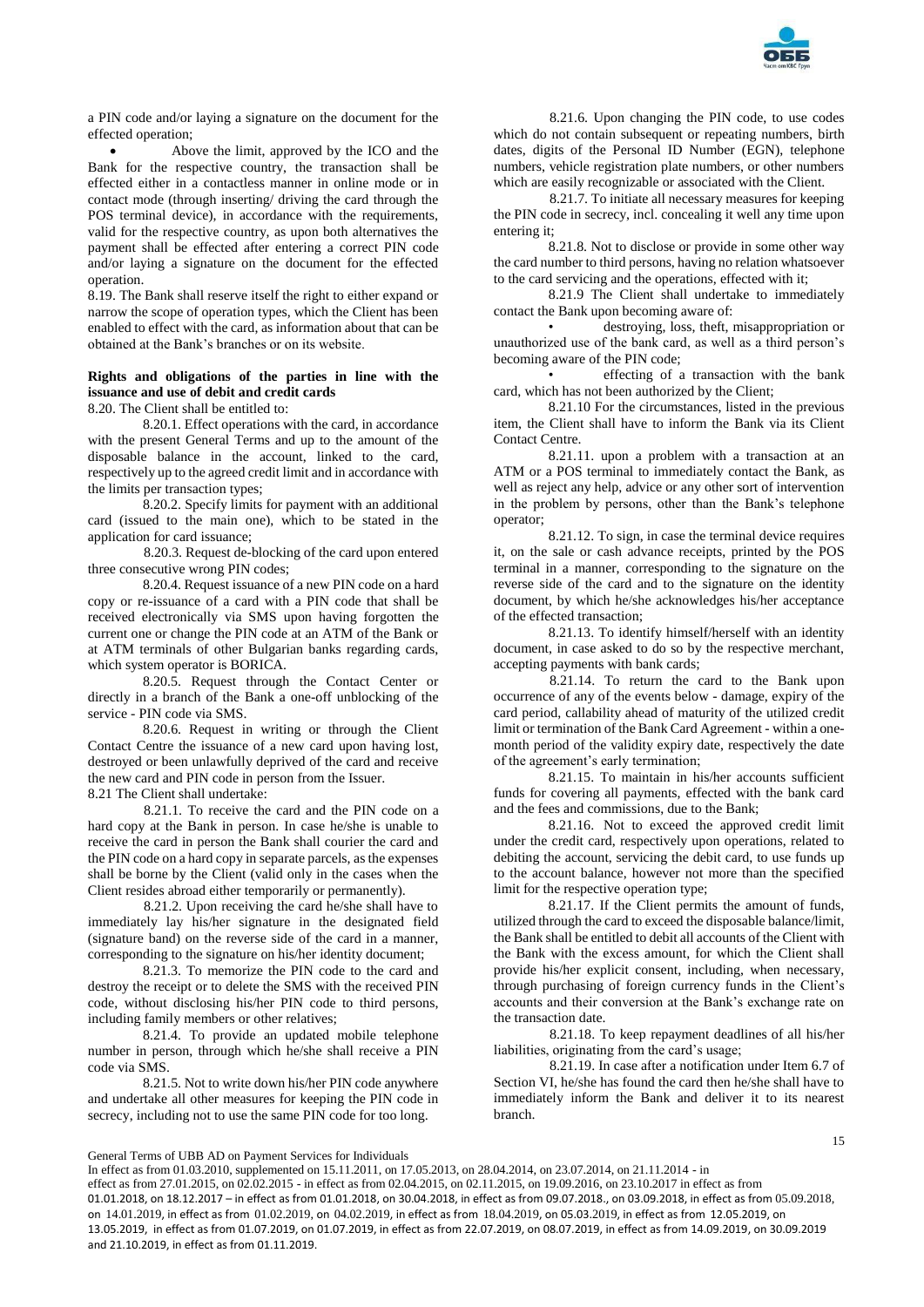

8.22. The Bank shall be entitled to:

8.22.1. Define the maximum amounts (limits) and the number of transactions for operations, effected with the card over a certain period, by informing the Client in the bank's halls, on its internet page, in the monthly statements or through some other appropriate way, of made amendments in the limits.

8.22.2 Reject authorization requests upon exceeding the disposable balance in the account, servicing the bank card, respectively upon exceeding the disposable limit under a credit card, transaction limits, non-observance of the requirements for using the card, expiry of its validity period, as well as other discrepancies in the data; reject authorization requests or apply reduced transaction limits upon high risk of abuse in accordance with a methodology, applied by the Bank. .

8.22.3. Block the card usage upon entered three consecutive wrong PIN codes, upon non- performance by the Client on obligations under the Bank Card Agreement or the current General Terms, upon past due installments, or in view of protecting the Client interest.

8.22.4. At any time transfer (assign) to third persons fully or partially his/her receivables under the agreement for credit card issuance.

8.23. The Bank shall undertake to:

8.23.1. Upon a forgotten PIN code or a lost/ stolen or compromised card, to re-issue a new card with a new PIN code via SMS or only a new PIN code on a hard copy within a period of 3 (three) business days, with effect from the date of submitting the re-issuance request, as per Art.6.14;

8.23.2. Ensure the return of the card or its reissuing as quickly as possible within 3 (three) business days of the notification by the Client, in case of retaining the card in the ATM terminal device, property of the Bank, due to the latter's technical malfunction;

8.23.3 Block the online operations with the card immediately after receiving the Client's notification thereof.

8.23.4 The Bank shall provide Mastercard and VISA with information about the parameters of the Client's card, the sum of its coverage and its assigned limits.

8.23.5. Cooperate for resolving cases of chargebacks upon full documentation provided on a timely basis by the Client, in compliance with the rules of the respective ICO, as reflected in the requirements of the Bank.

8.23.6 Upon receipt of a Chargeback Form by a Client, the Bank shall initiate a procedure for ascertaining the authenticity of the operation/s and the lawful use of the bank card, including its personalized security features. Objections shall be considered in accordance with the procedure and deadlines, as determined by the International Card Organizations Mastercard Inc. and Visa Inc.

8.23.7. Ensure the inaccessibility by persons other than the user of the payment instruments' personalized security means.

8.23.8. Store over a 5-year period information, allowing for the tracking of operations, effected with a payment instrument;

 8.23.9. Create the needed technical and other prerequisites for free-of-charge acceptance of notifications by the users under Item 8.21.8 at any time, 24/7.

#### **Secure Internet Payments.**

8.24.1 *Verified by Visa* (VbV) and *MasterCard Secure Code* is a trademark of the programmes of the international card organizations Visa International and Mastercard Worldwide, using 3D Secure protocol for authenticating the Client at the moment of performing transactions with Internet merchants, involved in the programmes.

8.24.2 *3-D Secure Code* is a Client's personal code, linked to a particular card, which is being used to confirm his/her identity upon effecting payments via the Internet with merchants, involved in the Verified by Visa and MasterCard Secure Code programmes, for payments' security enhancement purposes.

8.24.3 The one-time password is a 6-digit dynamic 3-D Secure code, received through a free of charge text message on the Client's mobile phone during an online purchase, which code is valid exclusively and only for the particular payment. The text message is being generated automatically by the system at the moment of the final payment confirmation by the Client when making an online transaction via virtual POS terminal devices.

8.24.4 The Bank shall ensure free of charge mandatory *Verified by Visa* and *MasteCard Secure Code* authentication of clients, upon making online transactions through the *Secure Internet Payments* service of the bank payment cards in the case when the merchant to be paid is also involved in the Programme.

8.24.5 Upon effecting of transactions without the physical presence of the card, the Client shall be obliged to use the *Secure Internet Payments* service through entering a dynamic 3-D Secure code (one-time password) for payment at merchants, maintaining 3D Secure protocol for cards of the *Debit MasterCard PayPass, MasterCard Standard, MasterCard Gold, Visa Electron* and *Visa Classic* brands.

8.24.6. The entry of a correct dynamic 3-D Secure code (оnetime password) shall have the effect of an entered PIN code.

8.24.7. Each transaction upon electronic payment, which has been confirmed through a dynamic 3-D Secure code (one-time password), shall be deemed effected, with the Client's awareness, involvement and/or consent.

8.24.8. The registration of newly issued bank cards for the *Secure Internet Payments* service shall be made automatically by the Bank and shall be available within 4 hours after the card has been submitted for activation.

8.24.9. In view of having the service properly rendered the Client shall be obliged to provide to the Bank his/her recent mobile phone number. The Bank shall not be held liable for submitted incorrect/inaccurate data or for the Client's refusal to provide the requested information.

8.24.10. The Client shall be obliged, upon a change in his/her mobile phone number, to immediately visit the Bank and provide information about the occurred change in writing.

8.24.11. The dynamic 3-D Secure code (one-time password), entered during an online payment is one-time and valid only for the particular transaction, corresponding to the respective 4 digit purchase number, displayed on both the user's screen and in the text message, containing the dynamic 3-D Secure code (one-time password).

8.24.12. If, while shopping the Client has made three consecutive attempts to enter a wrong dynamic 3-D Secure code (оne-time password), the card's usage at merchants, maintaining 3D Secure protocol shall be blocked. The Client shall have to refer to an office of the Bank and fill in a service de-blocking request, as the Bank shall undertake to activate the

General Terms of UBB AD on Payment Services for Individuals

In effect as from 01.03.2010, supplemented on 15.11.2011, on 17.05.2013, on 28.04.2014, on 23.07.2014, on 21.11.2014 - in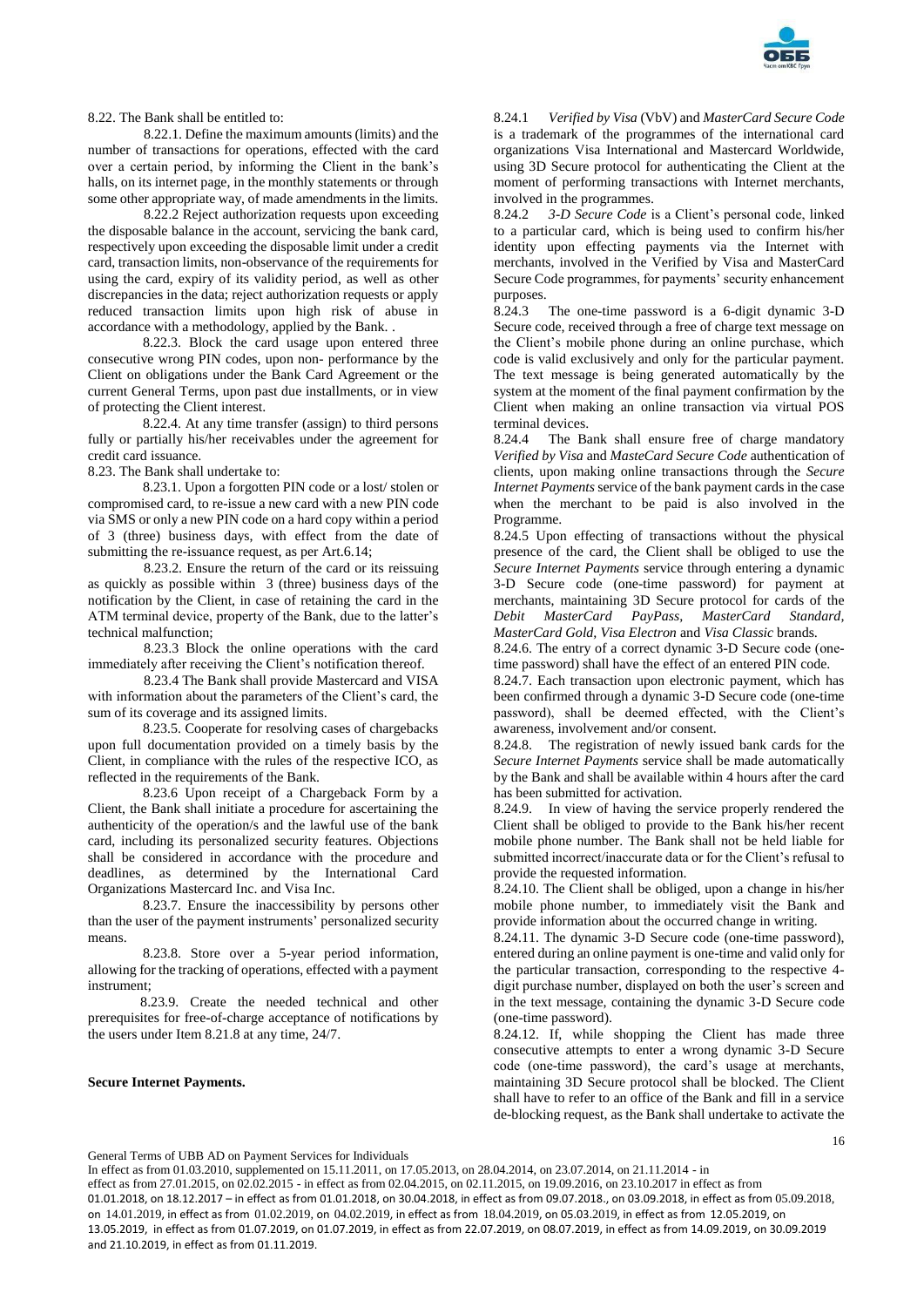

service against payment of a fee as per the currently effective Tariff.

8.24.13. The Client shall undertake to use the dynamic 3-D Secure code (one-time password) with due diligence, while initiating all necessary measures to thwart a third persons' becoming aware of and using this code, as he/she shall be obliged to use the dynamic 3-D Secure code (оne-time password) only and solely in person.

8.24.14. The dynamic 3-D Secure code (one-time password) is a personal identification feature of a payment instrument and the Client shall have all the obligations for its safekeeping, as those referring to the PIN code hereunder.

8.24.15. The Client shall be obliged not to provide information about the dynamic 3-D Secure code (оne-time password), irrespective of the source and manner of receiving the inquiry, except for the cases of effecting payments on websites of merchants, maintaining 3D Secure protocol, known under the *Verified by Visa* or *MasterCard Secure* trademark.

8.24.16. The Cardholder shall be obliged to immediately inform the Bank upon received inquiries about his/her dynamic 3-D Secure code (оne-time password) from any sources, communication means and on any occasions, other than payment on a merchant's website in the internet.

8.24.17. The Bank shall not be held liable for losses of the Client, caused by misuse of a card for transactions at internet merchants and resulting from other persons' having become aware of the dynamic 3-D Secure code (оne-time password), in case prior to becoming informed by the Client it has effected in a bona fide manner and performed the accounting treatment of the operations, ordered with the card through using the dynamic 3-D Secure code (оne-time password).

8.24.18. The Bank shall be entitled to refuse the processing of a payment reclaim, if such is not accompanied with all the needed documents or has been submitted after the relevant deadline.

# **Insurance of the Client**

8.25. The Bank shall offer to the Client to be included at his/her expense in the insurance programs for cardholders of credit/ debit cards, provided by UBB's partner insurance companies. Upon his/her consent the Client shall sign an insurance policy, a certificate or another document, issued by the insurers.

8.26. The insurance premiums shall be paid by the Client, in accordance with the agreed in the card issuance agreement, by deducting those from the approved credit limit /for credit cards/ or from the current account, servicing the debit card /for debit cards/, of which the Client shall give his/her irrevocable consent.

8.27. The entry into effect and termination of the insurance policies, the covered events and the excluded risks, the insurance premiums, the tax accrual on the insurance premiums, as well as all other conditions, shall be settled in the insurance policy (certificate or another document) and/or in the insurers' General Terms.

8.28. Upon compensation payments under credit cards, the Client shall agree all insurance indemnities to be transferred directly to the Bank and to be used for repayment of the Client's liabilities under the credit card issuance agreement and the General Terms.

8.29. In case the insurance indemnities and amounts, received from insurers, do not cover in full the credit card liabilities of the Client to the Bank, the Client or his/her heirs shall repay the remaining amount with own funds.

8.30. In case the insurance indemnities and amounts, received from insurers, exceed the Bank's amounts receivable under the credit card, the difference, after the full repayment of the amounts due to the Bank, shall be transferred to an account of the Client, respectively to such of his/her heirs.

8.31. The insurance programs' validity is 365 days and shall be automatically renewed each year, as well as after a card's reissuing.

8.32. The Client shall agree, upon an occurred insured event, that the Bank shall provide such information to the Insurer, as necessary for payment of the indemnity.

8.33. Additional information regarding the insurance programs is available at: [http://www.ubb.bg/individual-clients/saving](http://www.ubb.bg/individual-clients/saving-accounts/zastrahovki-kym-debitni-i-kreditni-karti)[accounts/zastrahovki-kym-debitni-i-kreditni-karti](http://www.ubb.bg/individual-clients/saving-accounts/zastrahovki-kym-debitni-i-kreditni-karti)

# **IX. CLIENT CONTACT CENTRE**

9.1. The Client Contact Centre renders over-the-phone services to existing and potential clients of UBB, as follows:

9.1.1. General banking information, relating to products and services, interest rates, fees and commissions, branch network, locations of ATMs and others;

9.1.2. Detailed (individualized) information, relating to used products;

9.1.3. Effecting of amendments to client data, nonrequiring presentation of documents;

9.1.4. Making of changes on products, used by the Client, non-requiring change in the main parameters (interest and fees) of the utilized product. For the purpose the Client should have signed an agreement for the respective product;

9.1.5. Effecting of actions, relating to payment cards' administration – blocking, de-blocking, reissuing etc. For the purpose the Client should have signed a bank card agreement;

9.1.6. Change in the confirmation mode for utility bills' payment. Upon a selected automatic payment mode the Client shall indicate the respective account /card, from which payments of obligations under a particular identification number will be effected. There is an option to enter/change the maximum amount of the limit per each individual identification number

9.1.7. Servicing of Clients of UBB's online banking, adding/removing an account, adding/changing a mobile phone number for receiving SMS passwords, request for printing a new login password. For the purpose the Client should have signed an Online Banking agreement;

9.1.8. Effecting of active operations – financial transactions within the system of UBB;

9.1.9. Accepting complaints from clients;

9.1.10. Effecting of outgoing phone calls to current or potential clients of the Bank.

9.1.11 online communication with current or potential clients of the Bank.

9.2. The Bank shall reserve itself the right to add new and amend the above listed services, while informing its clients through the respective channels and on its internet page.

General Terms of UBB AD on Payment Services for Individuals

In effect as from 01.03.2010, supplemented on 15.11.2011, on 17.05.2013, on 28.04.2014, on 23.07.2014, on 21.11.2014 - in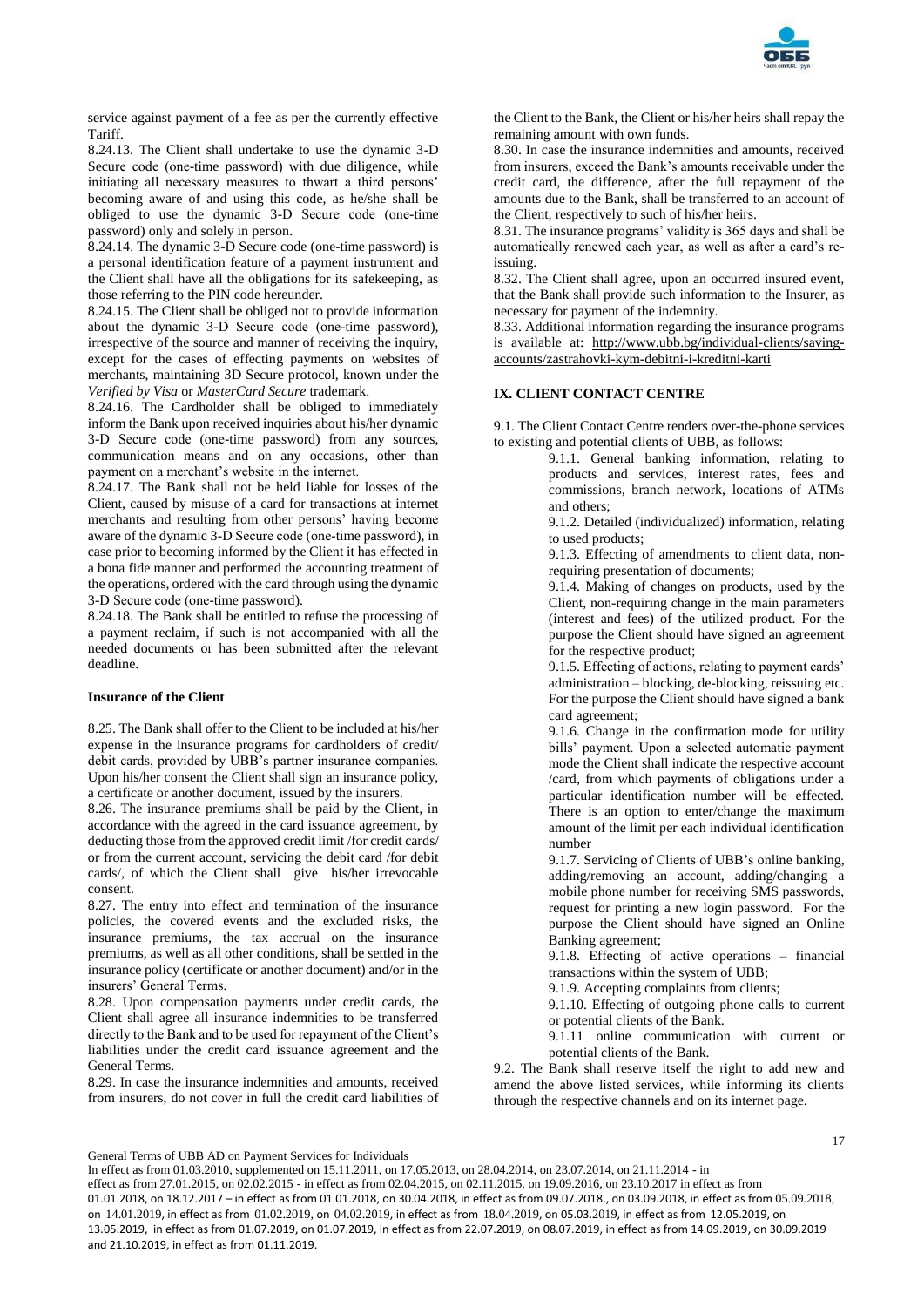

9.3. For the purpose of guaranteeing the security during the holding of the conversation the Bank shall require authentication of the clients in accordance with the used overthe-phone services and shall record the telephone conversation with the Client for the purpose of improving the servicerendering process and performing a check upon complains by clients.

9.4. With regard to effecting financial transactions and certain active operations, the bank shall require authentication with a user number and a one-time password. Upon the client's willingness, the authentication with a user number and a onetime password may also be applied when using other services through the Client Contact Center.

9.5. The authentication means under Item 9.4. shall be received after completing a registration for the service at a branch of the bank or directly through the Client Contact Center, for clients of the online banking service.

9.6. Upon provision of individualized information on the utilized products and services, performance of changes on client data and used products, as well as receipt of client complaints, the Bank shall authenticate its clients by questions, based on the client's registration data. With regard to provision of general banking information, clients' authentication through one-time passwords shall not be required.

9.7. A comprehensive list with the transactions and authentication types is being published in the bank's official website, at the following address [www.ubb.bg](blocked::http://www.ubb.bg/)

9.8. The servicing of clients over the phone shall be only personal, it shall not be possible to provide information to and effect active operations for and by third persons.

9.9. Upon initiating the service for signing an agreement for banking products through the Client Contact Centre, the Remote Provision of Financial Services Act shall be observed. 9.10. The effecting of active operations, offered by the Bank through the Client Contact Centre, shall represent a payment instrument. This payment instrument stands a remote account access method, together with bank cards and online and mobile banking, as described in the respective section of the present General Terms.

# **X. RESPONSIBILITIES OF THE PARTIES**

#### **General Provisions**

10.1. The Bank shall not be held liable for transactions and legal relations, with regard to which the respective payment instrument or bank account is being used. The Client shall be held responsible for all his/her actions and obligations, originating from the use of a payment instrument or bank account, including after terminating the Agreement.

10.2. The Client shall be obliged to use the bank account, opened with the Bank, or the payment service, provided by the Bank in compliance with the effective legislation, these General Terms and the special conditions, applicable to the respective bank account or payment service. The Client shall be obliged to act with due diligence, as she/he shall neither use the bank account or payment service, nor shall he/she permit third parties to use those for performing actions or achieving goals that are prohibited by law or may infringe upon the Bank's good reputation.

10.3. In case of imposing restrictions on the part of local or foreign government authorities, which impede the effecting of a transaction and block the latter, UBB AD shall inform the Client immediately, as well as render him/her the necessary assistance.

10.4. The Bank shall not be held liable for transaction amounts, blocked due to order of either local or foreign government authorities, in accordance with imposed restrictions.

10.5. The Bank shall be entitled to block at any time the utilization of the account by the Client, including blocking entirely or partially the available funds in the account, as well as the payment instruments, used to access the account, in case of information that funds have been received in the account as a result of fraud. For this act of the Bank the Client shall give her/his unconditional and irrevocable consent by accepting these General Terms and signing the account agreement.

10.6. The Client shall be responsible for orders, submitted by individuals, who have not been duly authorized through his/her fault, such as: individuals, who have presented a power of attorney, compiled by the Client and containing vague provisions, or individuals, to whom a payment instrument has been provided by the Client, which instrument is intended only for personal use.

10.7. The Client, who has ordered the payment, shall be held liable for the consequences, occurred as a result of the wrongful or imprecise filling in of payment documents.

10.8. The Bank and the Client shall not be held liable for the non-performance on their obligations in relation to an agreement for using a payment instrument or a payment account, having occurred as a result of extraordinary technical reasons, such as information systems' failure, communication lines' disruption, electricity outage and others, as well as in case of extraordinary circumstances, such as natural disasters, general strikes, technical malfunctioning, which are beyond their control. Upon suspicion on the part of the Bank as to fraud or security threats, relating to the payment services, rendered to the Client, the Bank shall employ due efforts to inform the Client.

10.9. The bank shall not be held responsible, in case a payment operation has been rejected due to technical or communication reasons in the systems of other operators, banks or other entities, involved in the payment process, including upon the counterparty's denial to accept the payment for reason of circumstances beyond the Bank's control.

10.10. The Bank shall not be held liable upon rejection to execute an operation with a bank payment card, triggered by lack of disposable balance in the Client's account or upon insufficient disposable credit limit.

10.11. In the cases of remote submission of payment orders, the Bank shall maintain an archive of the conversation with the Client and all initiated operations through the respective channels. As a proof in case of chargebacks the archived data for each effected operation shall also be reviewed.

10.12. In the cases when the Bank is held liable for imprecisely effected, erroneous or unauthorized operations, in order to have its responsibility engaged, it is a mandatory condition for the Client to have informed the Bank of the imprecise, erroneous or unauthorized transaction without unjustified delay, after having received information about its effecting.

10.12.1. Informing without unjustified delay shall mean within 24 hours, counted from the moment, in which the

General Terms of UBB AD on Payment Services for Individuals

In effect as from 01.03.2010, supplemented on 15.11.2011, on 17.05.2013, on 28.04.2014, on 23.07.2014, on 21.11.2014 - in effect as from 27.01.2015, on 02.02.2015 - in effect as from 02.04.2015, on 02.11.2015, on 19.09.2016, on 23.10.2017 in effect as from 01.01.2018, on 18.12.2017 – in effect as from 01.01.2018, on 30.04.2018, in effect as from 09.07.2018., on 03.09.2018, in effect as from 05.09.2018, on 14.01.2019, in effect as from 01.02.2019, on 04.02.2019, in effect as from 18.04.2019, on 05.03.2019, in effect as from 12.05.2019, on 13.05.2019, in effect as from 01.07.2019, on 01.07.2019, in effect as from 22.07.2019, on 08.07.2019, in effect as from 14.09.2019, on 30.09.2019 and 21.10.2019, in effect as from 01.11.2019.

18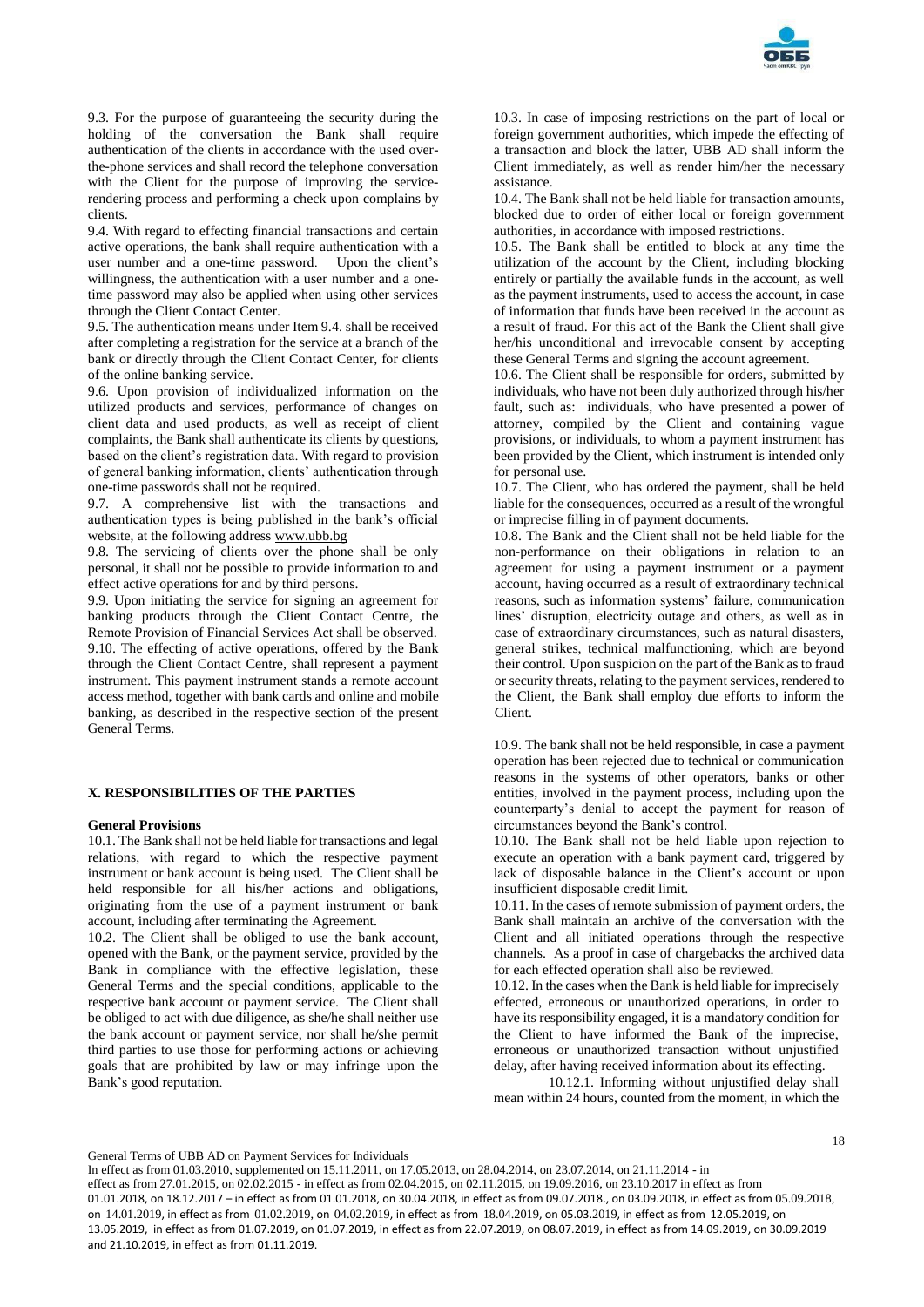

Client has become aware of the effected, but unauthorized by him/her transaction;

10.12.2. In all cases unjustified delay shall be considered the expiry of more than 14 (fourteen) days from the moment, in which the Client has received or respectively could have received (had such option been chosen) a statement on the movement on his/her account. The moment, in which the Client could have received a statement, shall be considered that moment, in which the report on effected transactions was available in online or mobile banking, UPAY payment gateway, the Client Contact Centre or at a bank's branch.

10.13. When the Client has had an objective impossibility to receive a statement, provided upon demand, however more than 13 (thirteen) months have elapsed since the debiting of his/her account, the Bank shall not effect payment operations for rectification purposes.

10.14. The Bank shall be held liable for the damages, inflicted upon effecting of unauthorized or imprecisely performed operations through the use of a payment instrument, on condition that the Client has performed on his/her obligations for protecting the personalized security features of the payment instrument and his/her obligations under Art. 6.3.- 6.5. and Item 8.21.

10.15. The Bank shall not be held liable, in case the Client's actions have been targeted at committing fraud or he/she has not observed his/her obligations for protecting the payment instrument and/or its personalized security features, nor his/her obligation to timely inform the Bank, due to malice or utter negligence. Utter negligence within the meaning hereof shall mean the following non-exhaustively listed cases of failure to protect either the payment instrument and/or its personalized security features on the part of the Client:

10.15.1. The Client has failed to observe the requirements and the recommendations of the Bank, described in *Security* Section, published at the online banking page, with regard to payment operations, effected through online banking or the security recommendations, described in the mobile banking application. The Client shall be obliged to inform himself/herself on a regular basis about amendments and supplements to those recommendations, as well as to observe them;

10.15.2. The Client has allowed the disclosure to and utilization by a third person of the former's means for electronic authentication, described in detail in Item 7.3 with regard to payment operations, effected through online banking.

10.15.3. The Bank shall not be held liable for any unreleased amount by a merchant, accepting payments with bank cards, initiated and approved by the Client and reserved for future payments.

10.15.4. The Bank shall not be held liable for any damages, losses and/or missed profits, incurred by the Client and related to the used by the Client Account Information Services, if the provision by the Client of personalized security means for access to the account with the payment services provider, servicing the account/s, with regard to which these services are being provided, has been made in breach of the concluded agreement between the Client and said provider.

10.15.5. The Bank shall not be held liable before the Client in case of fees, charged by the payment services providers, servicing the account/s, with regard to which the Account Information Services are being provided.

### **Imprecisely ordered payment operations – imprecise unique identifier (international bank account number – IBAN)**

10.16. The Bank shall not be held liable for reimbursement of the amount under a payment operation in case of a valid, but incorrectly stated unique identifier on the part of the Clientpayer. In this case the Bank shall employ reasonable efforts in view of reimbursing the amount under the payment operation, for which the Client shall owe a fee, as specified in the Bank's Tariff, irrespective of the reimbursement efforts' outcome.

10.16.А. Should the amount's reimbursement be impossible, the Bank, upon a written request by the Client, shall provide him/her with the entire available information, to be used by him/her for recovery of the funds through the general procedure.

# **Imprecise text data**

10.17. In the cases when imprecise text data has been stated upon effecting a fund transfer, the stated unique identifier (IBAN of opened accounts) shall have priority.

# **Imprecisely and erroneously effected payment operations**

10.18. The Bank shall be held liable for consequences, occurred as a result of imprecisely effected orders of the Client.

10.19. When as a result of imprecisely effected by the Bank, but a correctly filled in payment order, an account has been credited with a different Account Holder than the one, stated in the payment order, the Bank shall reimburse to the Payer the amount of the imprecisely effected payment operation by the next business day, after it has been notified by the Payer or the Bank itself has established the error, as it shall initiate a rectification transfer to the beneficiary's provider of payment services.

10.20. In case the Client is a beneficiary of an imprecisely effected transfer, as a result of error of another payment institution, the Bank shall be entitled to effect a rectification transfer upon the request of the payer's provider of payment services within one month of the date, on which the payer's provider of payment services was informed of the error. The Bank shall make the correction within 5 days of receiving the rectification request from the payer's provider of payment services.

### **Operations, unauthorized by the Client**

10.21. The Client shall bear the losses, relating to all unauthorized payment operations, originating from the use of a lost, stolen or embezzled payment instrument, in amount not more than BGN 100 (one hundred Bulgarian leva), except for the cases when the payment instrument's loss, theft or embezzlement could not have been found by the Client prior to the payment and the Client has not acted with the aim to defraud or the damage has been inflicted by a Bank employee's omission or commission. In case of unauthorized payment operations, caused by the Client through either fraud or nonperformance on one or more of his/her obligations for protecting the payment instrument's personalized security features and its obligations under Item 6.3 through Item 6.5 and Item 8.21 due to malice or utter negligence, the damage shall be borne by the Client, irrespective of its amount.

General Terms of UBB AD on Payment Services for Individuals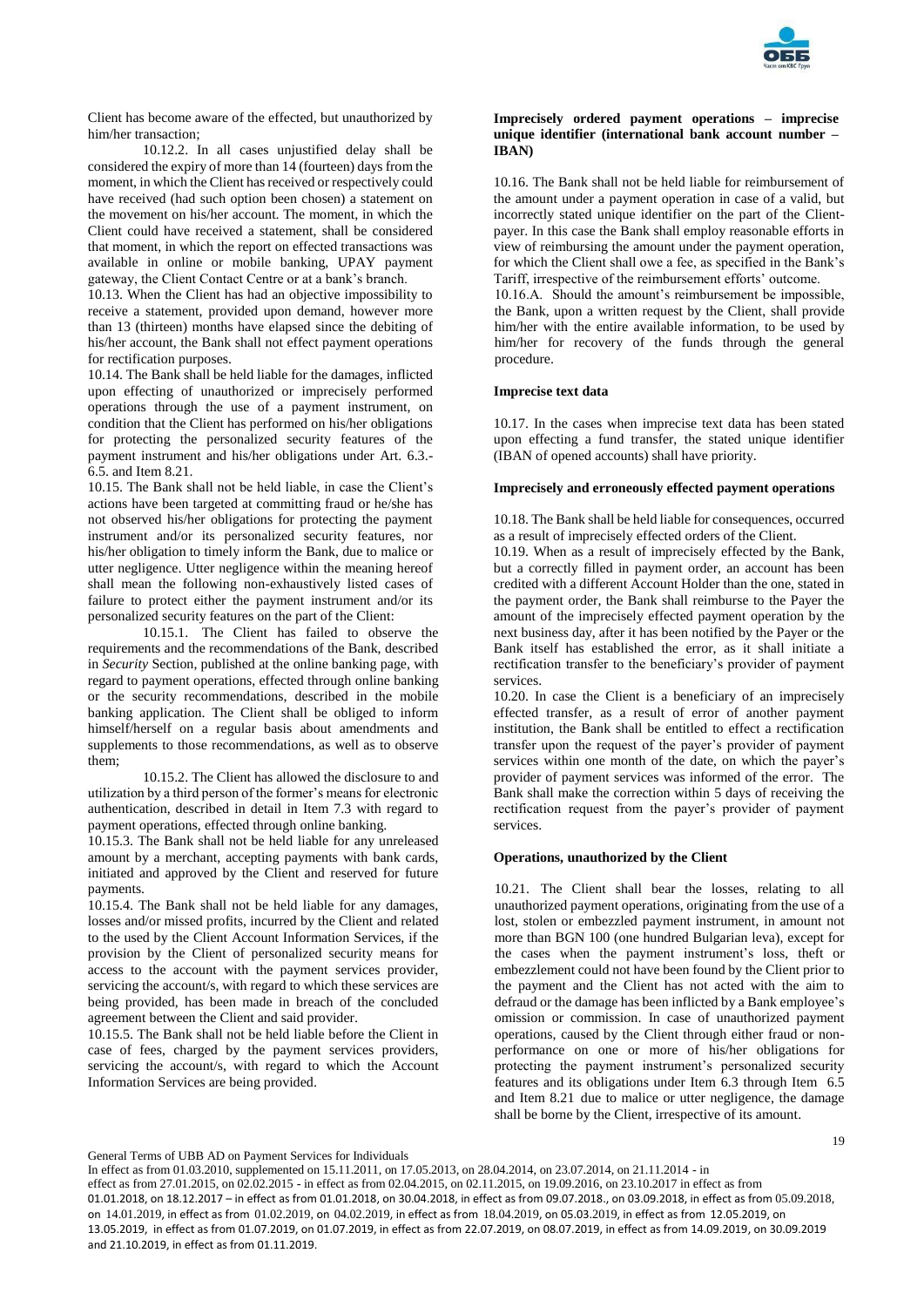

10.22. The Bank shall refund to the Client the value of the unauthorized operation and when necessary, shall restore the Client's account to its state, preceding the unauthorized operation, in accordance with the stated in this section, immediately and in any case no later than the end of the next business day, after it has found or has been notified by the Client of the unauthorized operation, except in cases when the Bank has well-founded suspicions about fraud and has informed the respective competent authorities thereof. .

10.22.1. The Bank shall ensure to the Client the possibility to free-of-charge inform him/her of unauthorized transactions 24/7, non-business days included.

10.22.2. In case the Client has proven to the Bank that he/she has employed all reasonable efforts to inform it of an unauthorized by him/her transaction, but nevertheless he/she has not succeeded in that, then the Client's delay shall not be deemed unjustifiable.

10.22.3. In case unauthorized transactions have been effected after the moment of notification, the Client shall not bear any financial damages, unless he/she has acted through fraudulent means.

10.23.1. Malice or utter negligence in relation to nonobserving the Bank's instructions for protection of the payment instrument can be established through, but not limited to: investigation by the Bank within the proceedings before the Reconciliation Committee on Payment Disputes with the Commission for Consumer Protection; through litigation; upon investigation by police authorities or International Card Organizations (for payments with cards), before which a chargebacks procedure has been initiated.

10.23.2. The client shall provide his/her consent for the investigations under the previous Item 10.23.1., as well as render full cooperation for clarifying the circumstances, subject to the check.

10.24. In case of unsubstantiated chargebacks on the part of the Client, for transactions, actually effected by him/her or contesting the amount of such transactions, the Bank shall be entitled to terminate its relations with the Client, with regard to any used product, including also by making several or all of its receivables from the Client callable ahead of schedule.

10.24.1 In case upon completion of the procedure for establishing the operation's authenticity the chargeback has been found groundless:

The Client shall bear all costs, pertaining to the chargebacks procedure;

The Client shall pay a fee for an ill-founded reclaim, in accordance with the Tariff;

Upon proven groundless chargeback, the reimbursed amount as per Item 10.22., shall be debited from the Holder's account/credit limit. If, as at the moment of debiting the funds are insufficient, the Bank shall be entitled to form a debt, representing an unauthorized overdraft, accrued with an interest rate as per the Tariff.

10.24.2. In the cases when the payment operation has been initiated through a Payment Initiation Service Provider (PISP), within the framework of its involvement it shall bear the burden of proof upon ascertaining the payment operation's authenticity, its proper registration and the fact that the operation has not been affected by a technical malfunction or by another flaw, pertaining to the payment service within its domain of responsibility.

### **XI. TERMINATION AND RESCISSION OF AGREEMENTS FOR ACCOUNTS AND PAYMENT INSTRUMENTS**

### **Discontinuing the use of payment services**

11.1. In case after a notification in accordance with the procedure of Section II *Communication between the Client and the Bank – becoming aware of the terms and conditions*. *Notifications, messages, statements*, the Client does not accept the new terms and conditions of the Bank, for which a 2-month notice period has been envisaged, he/she may either close his/her accounts or renounce the use of online banking or bank cards, by visiting a branch of the Bank and terminating the respective agreement.

11.2. If the termination notice has been given within the 2 month period, the operations for termination shall be effected upon the status quo terms. After expiry of the two-month period the operations, relating to the termination shall be effected in accordance with the newly entered into force terms and conditions of the Bank.

#### **Termination of an account agreement**

11.3. In case the particular account agreement does not stipulate a specified period or a special condition for termination, the Client may terminate the account agreement at any time without notice, provided that he/she does not have liabilities to the Bank or there is no distrainment, imposed on the account. For the purpose the Client shall submit a request for account closing according to a sample form of the Bank in a branch of his/her convenience.

11.4. Account, to which there is an issued bank payment card, shall be closed only in case there are no blocked funds in the account under *pending*, i.e. already effected or future payments. Upon expiry of a 7-day period of occurrence of grounds for closing the account and after deducting all due by the Client fees, commissions and other expenses, the remaining account balance shall be paid out in cash at a teller desk or shall be transferred to another account, as indicated by the Client. 11.5. (deleted, effective from 01.11.2019)

11.6. The Bank may close an account, as follows:

11.6.1. Upon a 2-month written notice, sent to the most recent address, provided by the Client, which may also be an electronic one;

11.6.2. After expiry of the period, for which the account has been opened or occurrence of a resolutive clause, specified in the Agreement.

# **Termination of an agreement for a Payment Account with Basic Features**

11.7.1. The Bank may terminate the PABF agreement unilaterally in the following cases:

1. When the Client has deliberately used the payment account for illegal purposes;

2. Upon non-effecting any payment operation on the account within 24 consecutive months;

3. When the Client has submitted false information to facilitate the account opening, so as to avoid refusal on any of the grounds under Item 4.7.B;

General Terms of UBB AD on Payment Services for Individuals

In effect as from 01.03.2010, supplemented on 15.11.2011, on 17.05.2013, on 28.04.2014, on 23.07.2014, on 21.11.2014 - in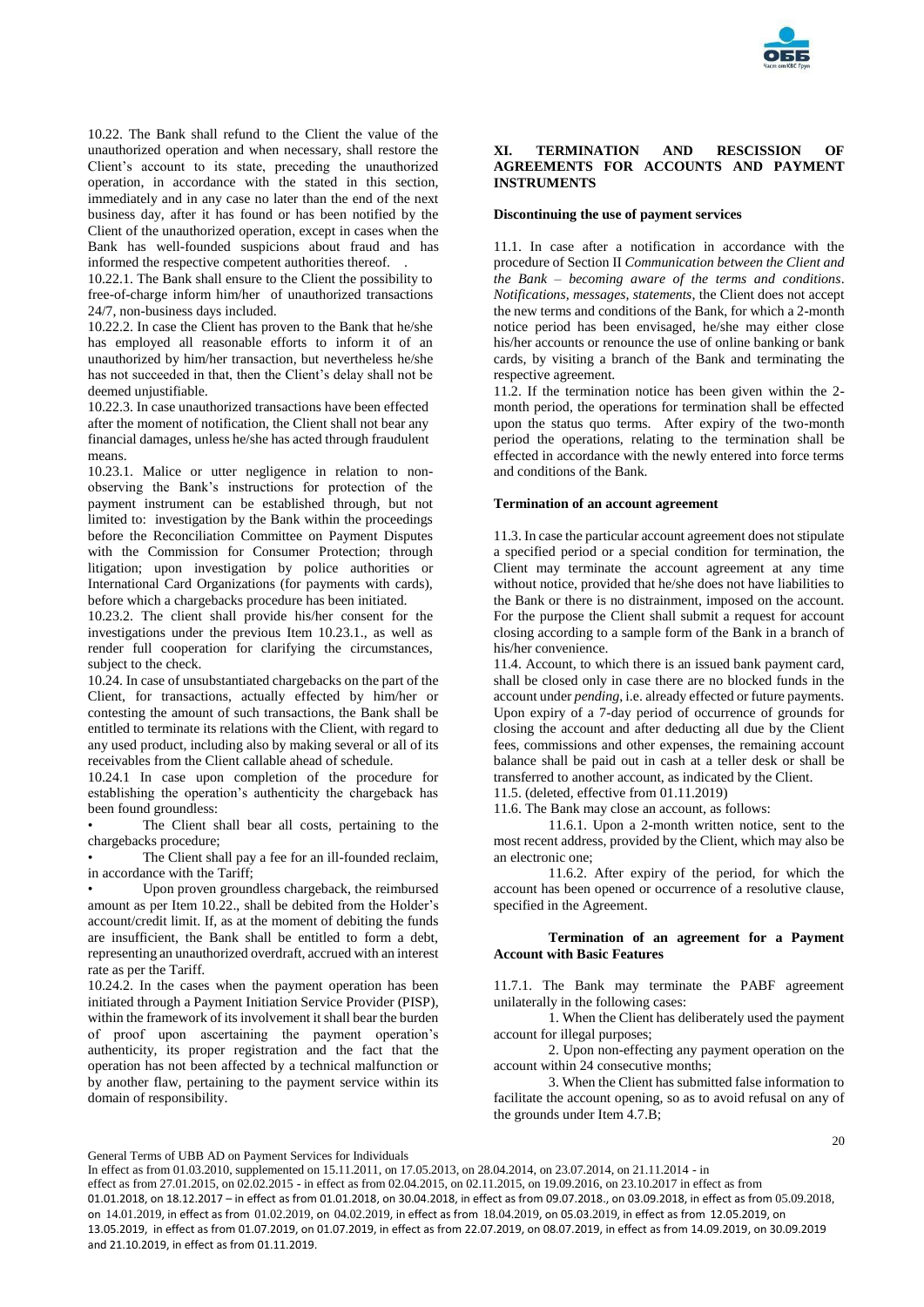

4. The Client no longer resides legally in the European Union;

5. The Client has subsequently opened another payment account with basic features with another Bank;

6. On the grounds, indicated in Item 11.18 and 11.19, Section XI hereof;

7. On the grounds, indicated in Item 11.6.1 of Section XI hereof;

11.7.2. The Bank may terminate the Agreement in the cases under Items 2, 4, 5 and 6 of Item 11.17.1 with a 2-month written notice, while in the cases under Items 1 and 3 – without notice, by informing the user of the reasons and grounds for termination. With the termination notice the Bank shall inform the user of the procedure for lodging a complaint against the termination as per Art. 174 of the Payment Services and Payment Systems Act and of the possibility to refer to the BNB and the Payment Disputes Reconciliation Committee.

#### **Termination of an agreement for online banking**

.

11.8. The agreement for online banking is being concluded for an indefinite period of time.

11.9. The online banking agreement specifies a period for termination with a notice by either the Client, or the Bank. The termination of the online banking agreement shall also discontinue the access to the profile through the mobile banking application.

11.10. In case of a submitted notice for termination of the agreement, the Bank shall execute the operations, ordered by the Client prior to receiving the notification.

11.11. Upon termination of the agreement the Client shall be obliged to return all devices, received from the Bank in relation to using the payment instrument.

### **Termination of a Bank Payment Card Agreement**

11.12. The agreement shall be terminated through:

11.12.1. A notice in writing by the Client for refusal of the card's re-issuance, submitted one month before expiry of the card's validity period;

11.12.2. During the card's validity period, with a one-week notice in writing (Request) by the Client. The Client shall return the card upon submitting the request and shall be responsible for all transactions, posted in the Bank, irrespective whether their financial presentation in the Bank succeeds the date of the Agreement's termination. In such case the Client shall be entitled to a partial reimbursement of the paid fees for the residual period, over which the card has not been used.

11.12.3. In case of disagreement with the limits, fees or interest rate terms, defined by the Bank, in accordance with Item 11.1 hereof, the Client shall be obliged to return the card as of the moment of submitting the notification and repay all amounts due. In case as of the date of the notification there are non-repaid equal monthly installments for purchase of a commodity from a merchant, the Client shall owe all installments, as the added costs shall be excluded from their total amount.

11.12.4. Unilaterally by the Bank – upon the Client's failure to appear and receive a new Card within a period of 3 /three/ months, following the expiry of the old card's validity period, or upon the Client's breach of contractual provisions or the present General Terms;

11.12.5. After a debit card's expiry, the Bank shall reserve its right not to reissue the card in case it is not being used and in case over the last 12 months prior to the date of renewal no card transactions were effected with.

11.12.6. Upon the Client's death or placement under judicial disability

11.12.7. Also in other cases, as provided for by the law

11.13. Upon terminating the agreement under Item 11.15 and Item 11.18 hereof the Bank shall be entitled to block and demand the returning of the card.

11.13.1. Upon the agreement's termination or rescission the Client shall be obliged to repay all due amounts to the Bank. Upon the agreement's termination or rescission and availability of a positive account balance (deposited own funds) the amount shall be refunded in cash to the Client at a teller desk in a branch of the Bank or transferred in an account of the Client.

11.13.2. If, as at the moment of submitting a request for closing the card on the part of the Client there is a transaction chargeback procedure, concerning the particular payment instrument that has not been completed, then the contractual relations shall be terminated following the procedure's completion.

11.14. The agreements for bank payment cards, through which preferential conditions are being provided to cardholders, shall be terminated with the expiration of the validity term of the issued card, when this is needed due to objective impossibility to have those renewed by UBB under the terms and conditions, negotiated between UBB and the Client. Such termination shall not affect rights and obligations of the Parties under the agreement that have originated prior to the moment of termination.

#### **Termination of contractual relations with regard to payment services**

11.15. The Bank shall be entitled to close one or all accounts of a certain Client and terminate the other agreements for payment services upon non-performance on obligations, specified in the current General Terms, the particular agreement with the Client, or obligations of the Client, envisaged in the effective legislation, when these obligations concern the relations between the Bank and the Client. The specific grounds (however not only limited to those) can be, as follows:

11.15.1. Providing by the Client of incorrect, imprecise or incomplete data to the Bank, irrespective of the legal relations between the Bank and the Client;

11.15.2. The Client shows bad manners in his/her relations with the Bank (behaves rudely, arrogantly, smears the Bank's good reputation etc.);

11.15.3. The reputation of the Client in public is controversial or according to the Bank there is sufficient data, that the Client breaches the effective laws.

11.16. Prior to the closing/ termination the Bank shall inform the Client, with which it shall provide him/her with a reasonable period for disposing of the remaining available account balances, returning of devices, property of the Bank, etc.

General Terms of UBB AD on Payment Services for Individuals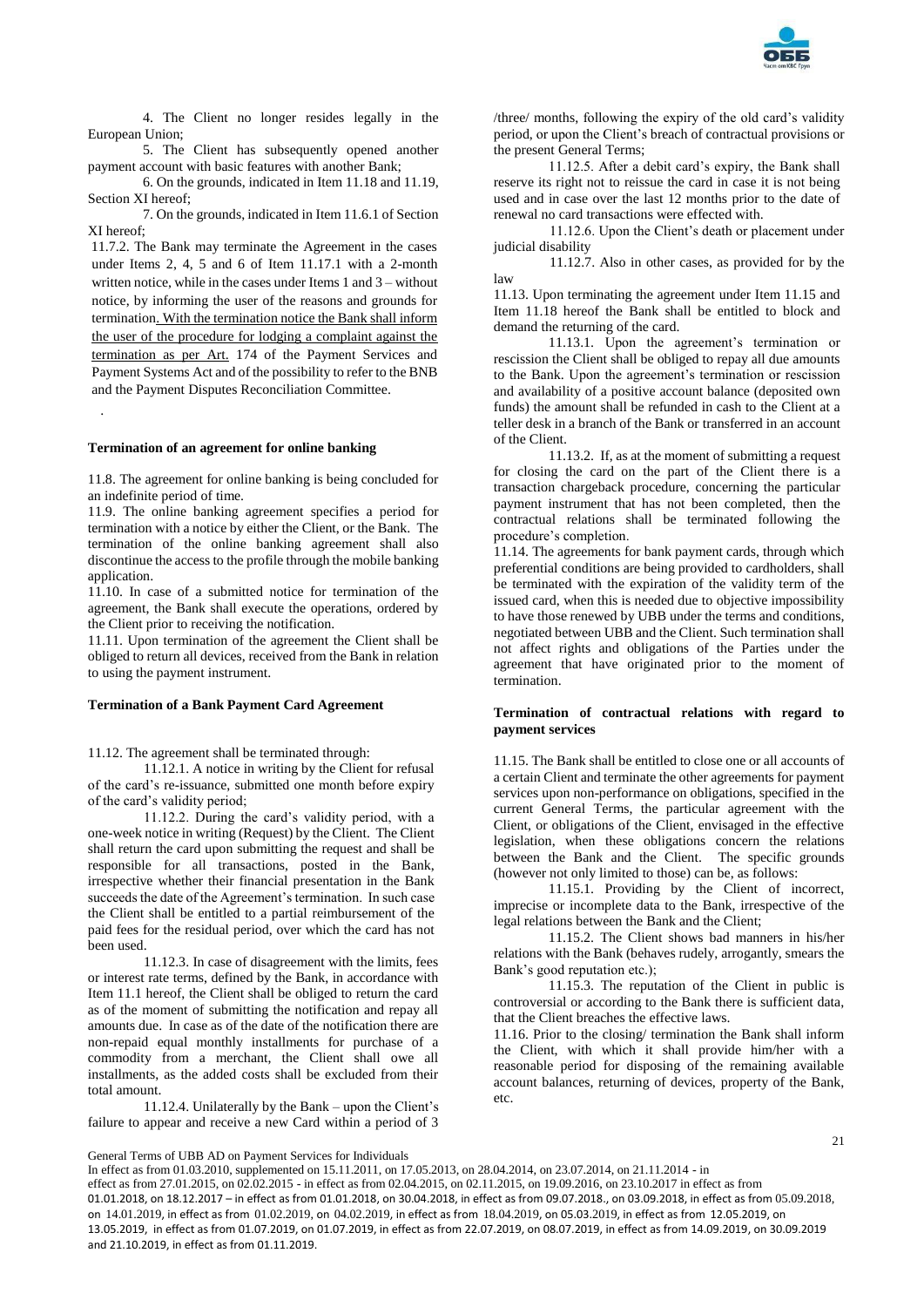

11.17. The bank may terminate an agreement for an account /payment instrument, when the Client does not observe the contractual terms and conditions, without the need of providing a notice and refunding paid fees for the original period of the agreement.

11.18. The Bank shall close an account of a client, who, during a 6-month period, has failed to pay the fee for its maintenance. 11.19. Upon termination of an account/payment instrument agreement, which has been in effect for more than 6 months, the Client shall not owe fees or penalties for the termination, unless the said termination is due to the Client's nonperformance of an obligation of his/hers.

# **XII. DEPOSIT INSURANCE**

#### **Guarantee amount and scope**

12.1. The aggregated available funds on all deposits, opened in the name of a Client, irrespective of the currency, in which they have been opened, are guaranteed in amount up to BGN 196 000 (one hundred ninety six thousand Bulgarian leva).

12.2. A larger guaranteed amount may be arranged pursuant to the Bank Deposits Guarantee Act. In this relation the following deposits are guaranteed in amount up to BGN 250 000 for a period of three months as of the moment when the amount is credited to the depositor's account, or as of the moment the depositor has acquired the right to dispose of the deposited amount:

1. Deposits of natural persons, originating from deals with residential real estates;

2. Deposits of natural persons, originating as a result of paid amounts on the occasion of entering into or dissolving a marriage, termination of labour or business relations, disability or death;

3. Deposits, originating as a result of insurance or social security payments or payments of damages from crimes or repealed sentences.

12.3. The deposits under Item 12.2 are not taken into consideration while calculating the total amount of the Bank's liability to a single depositor pursuant to Art.12.1.

12.4. In case the deposits, opened by the Client are more than one, in order to define the total amount of the Bank's obligation, all deposits, including the amount of interest accrued, shall be summed up. Deposits in foreign currency shall be paid in their BGN equivalence, calculated at the exchange rate of the Bulgarian National Bank as at the date of issuance of a deed pursuant Art.20, Para.1 of the Bank Deposits Guarantee Act.

12.5. In case there is a deposit in favour of a third person, entitlement to receive a guarantee on the deposit shall have the one, in whose favour the deposit has been opened (the beneficiary), unless the agreement stipulates otherwise.

12.6. The Bank shall provide the Client with basic information about the guaranteeing of his/her deposits, the amount of the guarantee and the applicable deposit guarantee mechanism, by providing a Depositors' Newsletter, being an integral part of the Account Agreement. The newsletter shall contain updated information as at the date of signing the Agreement, as its parameters may be changed upon amendments to the legislation. The Bank shall undertake to maintain up-to-date information about the guaranteeing of deposits, which information shall be displayed on the information boards in its branch network, as well as on the Bank's website, from where

the Client shall undertake to keep himself/herself informed on a regular basis.

# **Deposits, non-covered by the guarantee**

12.7. Guaranteed amounts of deposits with the Bank shall NOT be paid to:

1. Other banks, when the deposits have been opened on their behalf and at their expense;

2. Financial institutions, pursuant to Art. 3 of the Credit Institutions' Act;

3. Insurance and reinsurance companies under Art. 8 of the Insurance Code;

4. Pension Assurance Companies and Compulsory and Voluntary Pension Assurance Funds;

5. Investment intermediaries;

6. Collective investment schemes, national investment funds, alternative investment funds and Special Purpose Vehicles;

7. State Budget spending entities under § 1, Item 5 of the Additional Provisions of the Public Finance Act;

8. The Investor Compensation Fund, the Bulgarian Deposit Insurance Fund and the Guarantee Fund under Art. 287 of the Insurance Code.

12.8. No guarantee shall be provided for deposits, having originated from or related to deals or actions, constituting money laundering within the meaning of Art. 2 of the Measures Against Money Laundering Act, or financing of terrorism within the meaning of the Measures Against the Financing of Terrorism Act, established with an enforceable judgment.

12.9. Deposits, which holder has not been identified pursuant to Art. 3 of the Measures Against Money Laundering Act as at the date of issuance of a deed under Art. 20, Para. 1 of the Bank Deposits Guarantee Act, shall NOT be paid either.

# **Mechanism for guaranteeing deposits and procedure for payment**

12.10. In case of revoking a license for carrying out banking activity, the Fund shall pay the liabilities of the Bank to the Client up to the guaranteed amounts. The payment shall be made through one or more banks, specified in a list, issued by the Management Board of the Fund.

12.11. Within a period of not later than two business days prior to initiating the payment of amounts by the Fund, the Management Board of the Fund shall be obliged to announce in at least two central daily newspapers and on its website the date, as from which the Bank's depositors will be able to receive payments from the Fund, as well the bank or the banks, through which these payments will be effected.

12.12. The Fund shall provide the Bank's depositors with access to the amounts, subject to reimbursement under the guaranteed deposits, not later than 7 business days from the date of issuing a deed under Art. 20, Para. 1 of the Bank Deposits Guarantee Act.

12.13. Upon availability of extraordinary circumstances, provided for in the Bank Deposits Guarantee Act, this period may be extended, when:

12.13.1. The depositor has no exclusive right over the funds in the account, as the entitlement to receive payment from the Fund lies with the person, in whose favor the deposit has been made, unless otherwise provided for in the agreement and on the condition that the latter person has been identified or may

General Terms of UBB AD on Payment Services for Individuals

In effect as from 01.03.2010, supplemented on 15.11.2011, on 17.05.2013, on 28.04.2014, on 23.07.2014, on 21.11.2014 - in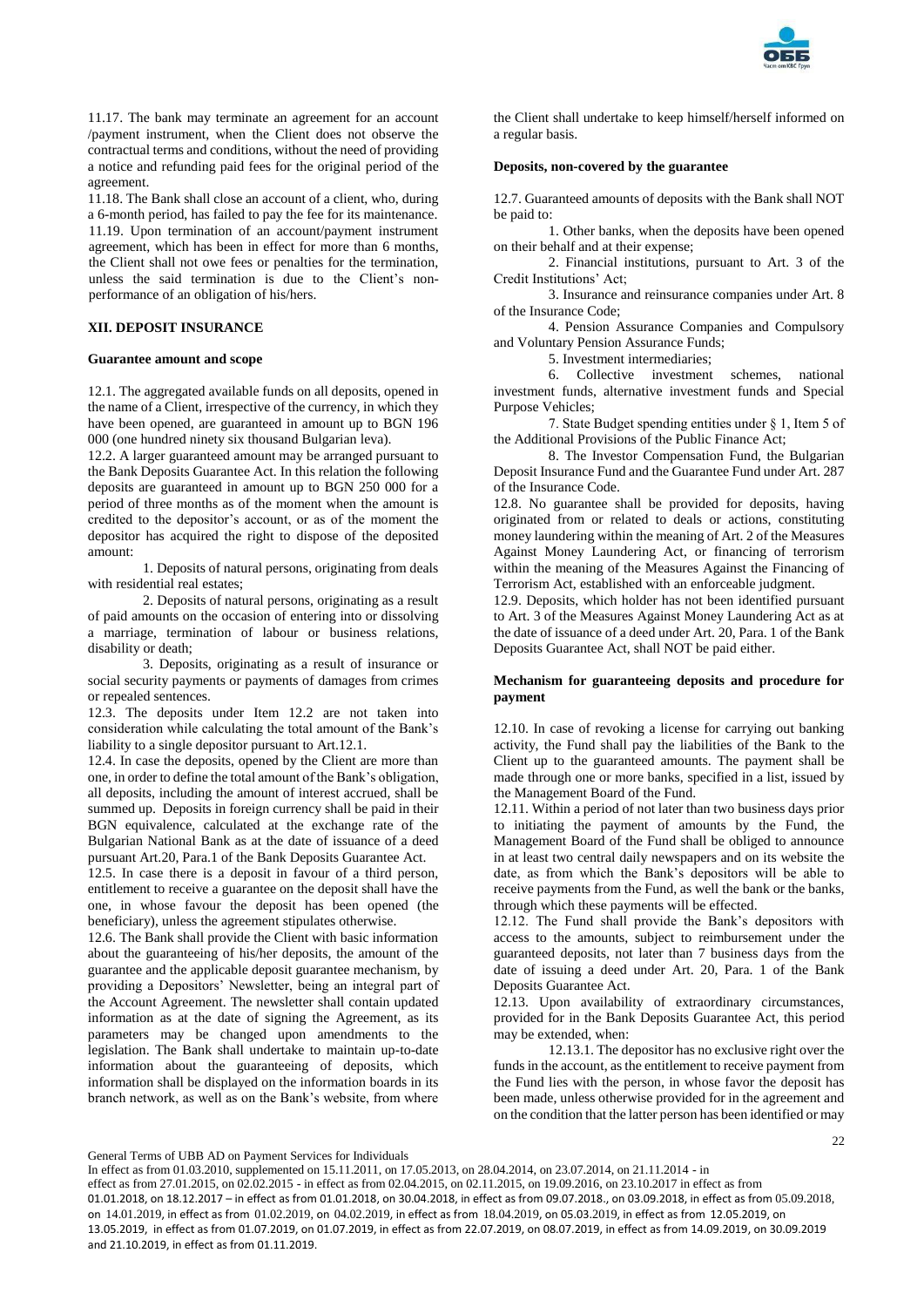

be identified prior to the date of issuance of a deed under Art.20, Para. 1 of the Bank Deposits Guarantee Act, however not later than three months since the date of the deed's issuance;

12.13.2. It has not been established whether a certain person has the legal right to receive the guaranteed amount of the deposit or in case the deposit is subject of a legal dispute; in these cases the deposit shall be reimbursed within 7 business days from the date of notifying the Fund about the dispute's settlement or the legal right's ascertainment;

12.13.3. The deposit is subject to restrictive measures, imposed by either the government or international organizations; in these cases the deposit shall be paid within 7 business days from notifying the Fund about the termination of the restrictive measures' effectiveness;

12.13.4. The amount to be paid is a portion of a temporary high balance in the account, pursuant to the conditions of Art. 12.2., however the extension shall be with not more than three months from the date of issuance of a deed pursuant to Art.20, Para.1 of the Bank Deposits Guarantee Act;

12.13.5. The Fund shall reimburse the guaranteed deposits to a branch of a Bulgarian bank in another Member State, however, the extension shall be with not more than 20 business days from the date of issuance of a deed under Art. 20, Para.1 the Bank Deposits Guarantee Act.

12.14. In order to receive the guaranteed amount, the Client shall have to visit the Bank, determined to effect the payment, present a valid identity document and sign a declarationstatement, certifying, that he/she is neither a spouse nor a relative in a direct or collateral line of descent up to a second degree to individuals, including such falling into some of the categories of management, ownership or control of the Bank.

12.15. The Bulgarian Deposit Insurance Fund shall not owe any interest on the guaranteed amounts.

12.16. Any person, claiming to be a depositor, but who has been denied reimbursement of amounts under the deposit within the limit under Art. 12.1. and 12.2., and within the deadlines under Art. 12.12. or 12.13., or who disagrees with the amount of the sum, reimbursed to him/her, may file his/her objections in writing within a period of up to three months as from the initial date of payment of the guaranteed deposits, with the conservator, temporary administrator or ad hoc manager, liquidator, temporary trustee in bankruptcy or assignee in bankruptcy of the bank. The conservator, temporary administrator or ad hoc manager, liquidator, temporary trustee in bankruptcy or the assignee in bankruptcy shall render their judgement on the objections within a period of 7 days from their receipt. In case the objection has not been granted, the person may claim his/her rights pursuant to the Civil Procedure Code.

# **XIII. PERSONAL DATA**

13.1. The Bank shall process the personal data of its clients by virtue of and in accordance with the Personal Data Protection Act (PDPA) and Regulation (EU) 2016/679 of the European Parliament and of the Council dated 27.04.2016 on the protection of natural persons with regard to the processing of personal data and on the free movement of such data, and repealing Directive 95/46/EC (General Data Protection Regulation). By signing an agreement for account opening, card issuance, use of online banking or other payment services, including the services rendered by the Client Contact Centre, the Client shall state his/her awareness of the document entitled *UBB AD Information on the Processing of Personal Data*,

available on the Bank's website, www.ubb.bg, and in the banking halls, and through it he/she has become informed about:

13.1.1. UBB AD in the latter's capacity as a Personal Data Administrator and the manner in which the Bank's Data Protection Officer can be contacted;

13.1.2. His/her rights in line with the processing and protection of his/her personal data and the way to exercise those, including information on his/her entitlement to obtain details on the types of data, pertaining to him/her and processed by the Bank, as well as the source of such data, in case they have not been collected from the Client; his/her right to demand that the Bank should obliterate, adjust or restrict the processing of his/her personal data, which processing is being improperly or unlawfully handled; his/her entitlement to data portability; his/her right to object to the processing of his/her personal data, when such is being made on grounds of a legitimate interest of the Bank; his/her right to revoke the provided consent to the processing of his/her personal data for particular purposes, as well as his/her lawful entitlement to appeal before the Personal Data Protection Commission in the latter's capacity as a supervisory authority within the meaning of the General Data Protection Regulation;

13.1.3. The need to have his/her personal data processed and the eventual consequences, upon failure to provide those data;

13.1.4. The grounds for processing of his/her personal data, incl. information that the Bank is not going to process his/her personal data for the purpose of elaborating a client profile and for offering of tailor-made products and services in a direct way, without his/her explicit consent;

13.1.5. The purposes, for which the Bank processes his/her personal data, received under the terms and conditions of the particular Agreement, including together with other personal data of his/hers, which the Bank has lawfully obtained from third parties, incl. other personal data administrators, as well as about the Bank's entitlement to process his/her personal data even after discontinuing the provision of payment services, when such processing is needed for fulfillment of a statutory obligation of the Bank or for protection of its lawful interests, as well as in other cases, permitted by law.

13.1.6.About the recipients, to which his/her personal data could be provided by the Bank in the cases, permitted by law – other personal data administrators or personal data processors, acting on the Bank's behalf, including, but not limited to: state and municipal bodies and institutions, insurance and health insurance companies, credit registers and bureaus, entities specialized in risk analysis and assessment, collecting of receivables or preventing and establishing illegal actions, including crimes; about eventual provision by the Bank of the Client's personal data to third countries, while observing the regulatory requirements, including also electronic crossborder transfer of data, necessary for effecting international transactions, by providing these data to payment systems' operators and other entities, specialized in processing of transactions with payment instruments;

13.1.7. The periods for storage of his/her personal data by the Bank.

#### **Recording conversations with a Client**

13.2. With these General Terms the Client shall give his/her consent for conversations, held between him/her and the Client

General Terms of UBB AD on Payment Services for Individuals

In effect as from 01.03.2010, supplemented on 15.11.2011, on 17.05.2013, on 28.04.2014, on 23.07.2014, on 21.11.2014 - in effect as from 27.01.2015, on 02.02.2015 - in effect as from 02.04.2015, on 02.11.2015, on 19.09.2016, on 23.10.2017 in effect as from 01.01.2018, on 18.12.2017 – in effect as from 01.01.2018, on 30.04.2018, in effect as from 09.07.2018., on 03.09.2018, in effect as from 05.09.2018, on 14.01.2019, in effect as from 01.02.2019, on 04.02.2019, in effect as from 18.04.2019, on 05.03.2019, in effect as from 12.05.2019, on 13.05.2019, in effect as from 01.07.2019, on 01.07.2019, in effect as from 22.07.2019, on 08.07.2019, in effect as from 14.09.2019, on 30.09.2019 and 21.10.2019, in effect as from 01.11.2019.

### $23$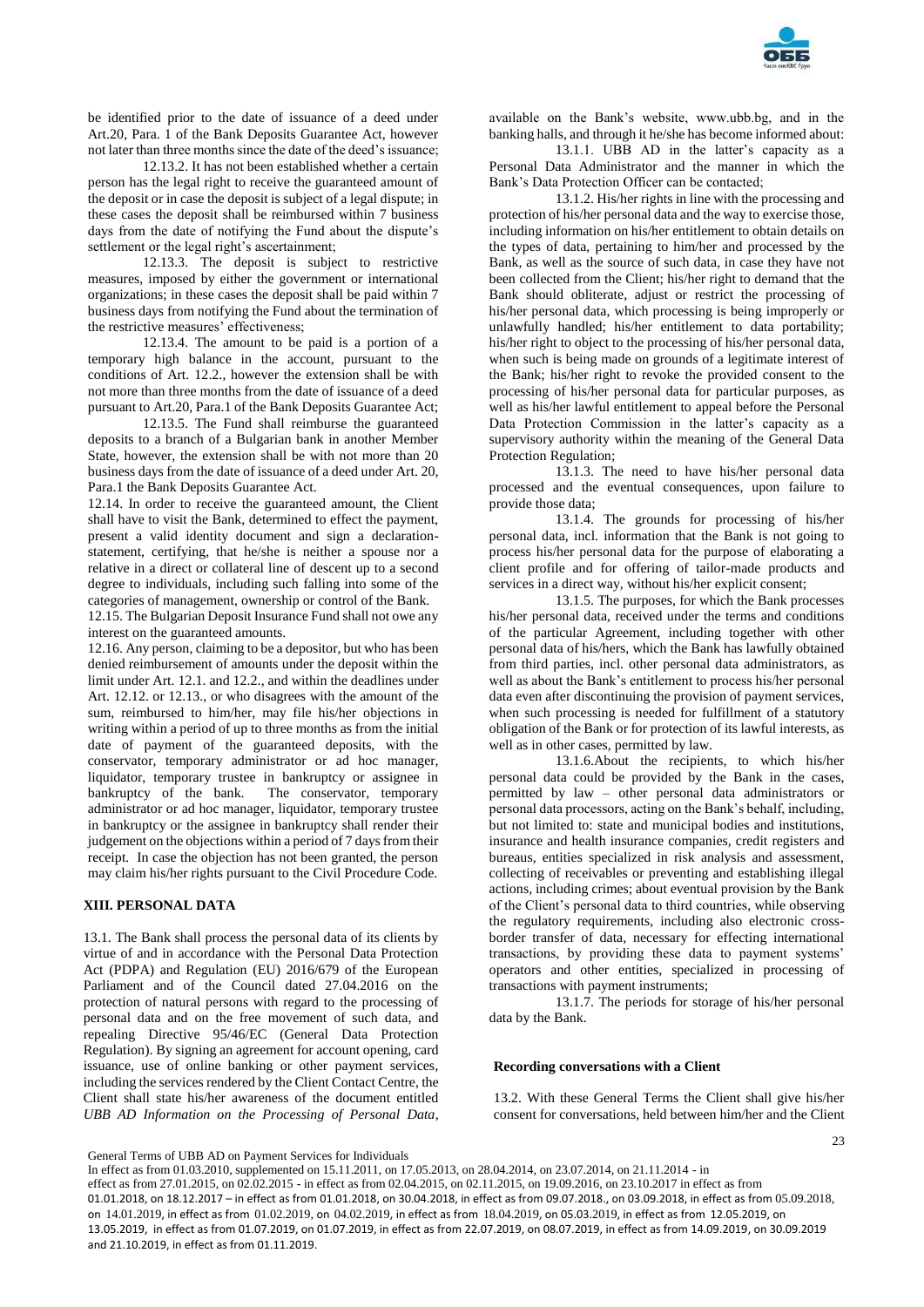

Contact Centre, other employees of the Bank, as well as with third persons, who on behalf of the Bank hold conversations with clients in relation to the payment services, to be recorded by the Bank for the purpose of improving the service and making a check upon complaints by clients. The Bank shall provide these recordings only to the Client in person upon his/her demand or to the competent government authorities, in accordance with the procedure, envisaged by law.

# **XIV. FILING OF COMPLAINTS AND RESOLVING OF DISPUTES WITH CLIENTS**

## **General Provisions**

14.1. Each Client may file a complaint in relation to the use of payment services in the most convenient manner for him/her: at any branch of UBB; through the Bank's website; at the document registration desk in the Bank's Head Office; through the Client Contact Centre.

14.2. The complaint may be filed on a standard form of the Bank, as the Client shall mandatory state: at least two names, Personal Identity Number, exact address, telephone /e-mail for contact, manner of receiving a reply and a signature, as well as an entry number of a complaint, submitted before the Ministry of Interior, resulting from illegally performed actions by third persons.

14.3. Within a seven-day period the Bank shall reply in the manner, indicated by the Client, or inform the Client of the period, within which he/she shall receive a reply, which period shall not exceed 35 business days of the complaint's receipt, in the cases of factual or legal complexity, as for example – collecting of information from payment institutions or other third parties, initiated penal proceedings on the reviewed case and others.

14.4. In case the Client does not accept the decision of the Bank, he/she may refer the dispute to the Reconciliation Committee on Payment Disputes with the Commission for Consumer Protection or before a competent Bulgarian court.

14.5. In case that a Client has submitted an alert to the Ministry of Interior, including when he/she has granted consent for disclosing facts and circumstances that constitute bank secrecy, the Bank shall assume that it may disclose the necessary information /respectively, bank secrecy/ before the Ministry of Interior authorities in relation to duly investigating the illegally performed actions.

# **TRANSITIONAL AND FINAL PROVISIONS**

§1. Upon discrepancy between the stipulated in the present General Terms and the Agreement for a particular payment service, the said Agreement's provisions shall prevail.

§2. To all issues, unsettled by these General Terms and the particular agreements, the provisions of the effective laws of the Republic of Bulgaria shall apply.

§3. Any disputes, having originated in relation to these General Terms, shall be resolved through the mutual consent of the parties in accordance with the procedure, specified in *Filing of Complaints and Resolving Disputes with Clients* Section.

§4. In case the Client disagrees with the decision of the Bank, he/she may refer the dispute to the Reconciliation Committee on Payment Disputes with the Commission for Consumer Protection or to a competent Bulgarian court.

§5. The following are integral parts hereof:

1. Information about the settlement of relations between UBB and heirs of deceased clients - available on UBB's web site [www.ubb.bg](http://www.ubb.bg/)

2. Terms and conditions for drawdown and repayment of limits under credit cards - available on UBB's web sit[e www.ubb.bg.](http://www.ubb.bg/) 3. (new, adopted on 21.10.2019, effective from 01.11.2019) General terms on online inclusion in group insurance policies through UBB Mobile.

§6. The terminology used in these General Terms in relation to payment services shall have the meaning, specified in the Additional Provisions of the Payment Services and Payment Systems Act.

§7. These General Terms are in effect since 09.07.2018, and with effect from the said date they shall repeal:

1. The General Terms of CIBANK JSC for provision of payment services to individuals and the terms and conditions of the frame agreement for provision of payment services to individuals / users by virtue of the Payment Services and Payment Systems Act) of Cibank JSC;

2. The General Terms for Issuance and Servicing of CIBANK's Bank Payment Cards for Individuals;

3. The General Terms, applicable to deposit agreements, concluded with CIBANK JSC.

§8. Not earlier than two months, as from 09.05.2018, the provisions of these General Terms shall repeal the General Terms for using the Cibank Online service, as each user of the said service shall be informed of their applicability upon system login.

§9. Not earlier than two months, as from 09.05.2018, the provisions of these General Terms shall repeal the General Terms of Cibank JSC for effecting utility bill payments.

§10. Not earlier than two months, as from 09.05.2018, the services of the Client Contact Centre as per Section IX hereof shall be gradually launched for all users of payment services, who have concluded agreements with Cibank JSC.

§11. Not earlier than two months, as from 09.05.2018, the *Secure Internet Payments* service as per Section VIII hereof shall be gradually launched for all clients - holders of bank cards, issued by United Bulgarian Bank AD.

§12 The Bank shall announce on its webpage www.ubb.bg, as well as in its banking halls information about the dates of entry into force of the amendments for the users of payment services, stated in §8, §9, §10 and §11 of the Transitional and Final Provisions hereof.

§13 Power of attorney, composed of a bank employee / internal powers of attorney / until 18.04.2019. will be accepted by the Bank to perform the acts referred up to therein to 31.12.2019.

§.14. By 01.09.2019 sending of SMS and e-mail notifications for account movements and transactions with bank cards shall be made in accordance with the currently effective procedure, while effective from 01.09.2019 notifications for account movements and transactions with bank cards shall be sent only as per the procedure, envisaged in Art.7.17 and Art.7.18.

These General Terms are in effect since 01.03.2010, as they repeal the General Terms on Accounts of Individuals, the General Terms on online banking and UBB AD General Terms on Debit and Credit Cards.

These General Terms were supplemented on 15.11.2011, came into effect on their approval date, with their applicability

24

General Terms of UBB AD on Payment Services for Individuals